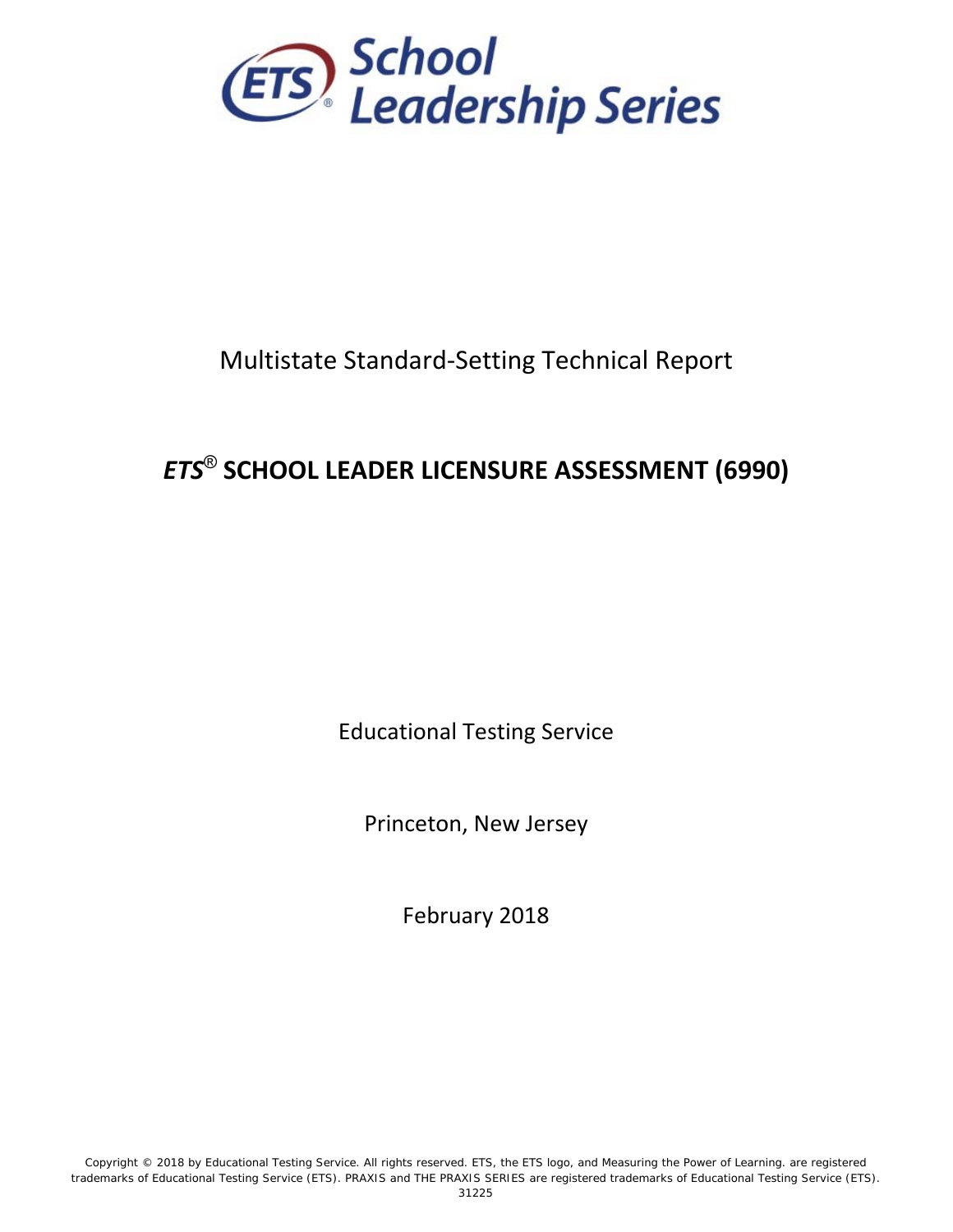# EXECUTIVE SUMMARY

To support the decision-making process of education agencies establishing a passing score (cut score) for the *ETS*® School Leader Licensure Assessment (SLLA), research staff from Educational Testing Service (ETS) designed and conducted a multistate standard-setting study.

## PARTICIPATING STATES

Panelists from 20 states and Washington, DC were recommended by their respective education agencies. The education agencies recommended panelists with (a) experience as either school leaders or college faculty who prepare school leaders and (b) familiarity with the knowledge and skills required of beginning school leaders.

## RECOMMENDED PASSING SCORE

ETS provides a recommended passing score from the multistate standard-setting study to help education agencies determine an appropriate operational passing score. For the SLLA, the recommended passing score<sup>1</sup> is 77 out of a possible 133 raw-score points. The scale score associated with a raw score of 77 is 151 on a 100–200 scale.

<sup>&</sup>lt;sup>1</sup> Results from the two panels participating in the study were averaged to produce the recommended passing score.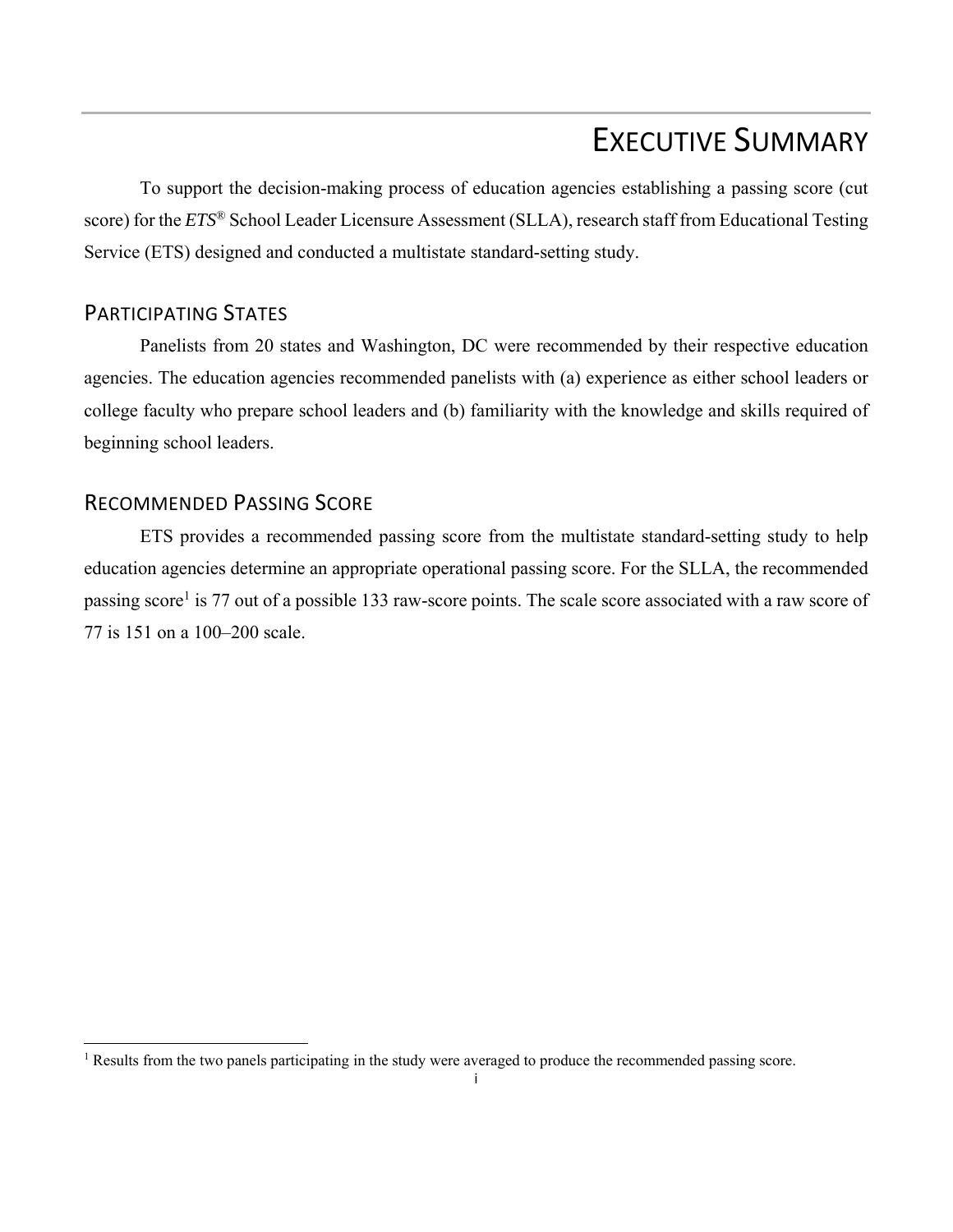To support the decision-making process for education agencies establishing a passing score (cut score) for the *ETS*® School Leader Licensure Assessment (SLLA), research staff from ETS designed and conducted a multistate standard-setting study in January 2018 in Princeton, New Jersey. Education agencies<sup>2</sup> recommended panelists with (a) experience as either school leaders or college faculty who prepare school leaders and (b) familiarity with the knowledge and skills required of beginning school leaders. Twenty states and Washington, DC (Table 1) were represented by 34 panelists. (See Appendix A for the names and affiliations of the panelists.)

#### **Table 1**

| Alabama (2 panelists)     | New Jersey (1 panelist)      |
|---------------------------|------------------------------|
| Arkansas (2 panelists)    | North Dakota (2 panelists)   |
| Connecticut (2 panelists) | Pennsylvania (1 panelist)    |
| Delaware (1 panelist)     | Rhode Island (1 panelists)   |
| Hawaii (1 panelist)       | South Dakota (1 panelist)    |
| Idaho (1 panelist)        | Tenneessee (2 panelists)     |
| Kansas (2 panelists)      | Utah (2 panelists)           |
| Kentucky (2 panelists)    | Virginia (3 panelists)       |
| Maryland (1 panelist)     | Washington, DC (2 panelists) |
| Mississippi (2 panelists) | West Virginia (1 panelist)   |
| Nebraska (2 panelists)    |                              |

### *Participating Jurisdictions and Number of Panelists*

The following technical report contains three sections. The first section describes the content and format of the test. The second section describes the standard-setting processes and methods. The third section presents the results of the standard-setting study.

ETS provides a recommended passing score from the multistate standard-setting study to education agencies. In each jurisdiction, the department of education, the board of education, or a designated educator licensure board is responsible for establishing the operational passing score in accordance with applicable regulations. This study provides a recommended passing score,  $3$  which

<sup>&</sup>lt;sup>2</sup> States and jurisdictions that currently use any ETS educator licensure test were invited to participate in the multistate standardsetting study.

<sup>&</sup>lt;sup>3</sup> In addition to the recommended passing score <u>averaged</u> across the two panels, the recommened passing scores for each panel are presented.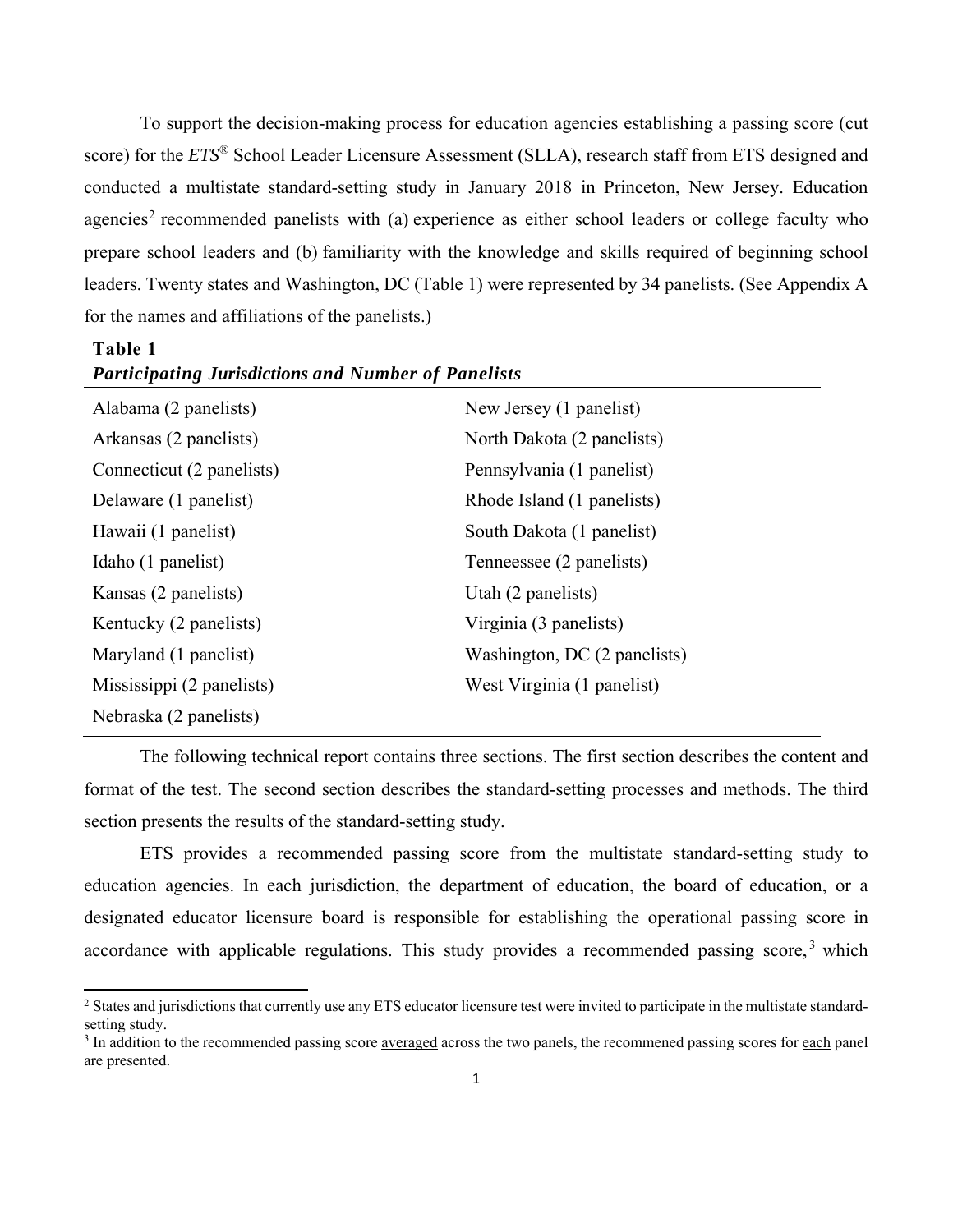represents the combined judgments of two panels of experienced educators. Each jurisdiction may want to consider the recommended passing score but also other sources of information when setting the final SLLA passing score (see Geisinger & McCormick, 2010). A jurisdiction may accept the recommended passing score, adjust the score upward to reflect more stringent expectations, or adjust the score downward to reflect more lenient expectations. There is no *correct* decision; the appropriateness of any adjustment may only be evaluated in terms of its meeting the jurisdiction's needs.

Two sources of information to consider when setting the passing score are the standard error of measurement (SEM) and the standard error of judgment (SEJ). The former addresses the reliability of the SLLA score and the latter, the reliability of panelists' passing-score recommendation. The SEM allows a jurisdiction to recognize that any test score on any standardized test—including a SLLA score—is not perfectly reliable. A test score only *approximates* what a candidate truly knows or truly can do on the test. The SEM, therefore, addresses the question: How close of an approximation is the test score to the *true*  score? The SEJ allows a jurisdiction to gauge the likelihood that the recommended passing score from a particular panel would be similar to the passing scores recommended by other panels of experts similar in composition and experience. The smaller the SEJ, the more likely that another panel would recommend a passing score consistent with the recommended passing score. The larger the SEJ, the less likely the recommended passing score would be reproduced by another panel.

In addition to measurement error metrics (e.g., SEM, SEJ), each jurisdiction should consider the likelihood of classification errors. That is, when adjusting a passing score, policymakers should consider whether it is more important to minimize a false-positive decision or to minimize a false-negative decision. A false-positive decision occurs when a candidate's test score suggests that he should receive a license/certificate, but his actual level of knowledge/skills indicates otherwise (i.e., the candidate does not possess the required knowledge/skills). A false-negative decision occurs when a candidate's test score suggests that she should not receive a license/certificate, but she actually does possess the required knowledge/skills. The jurisdiction needs to consider which decision error is more important to minimize.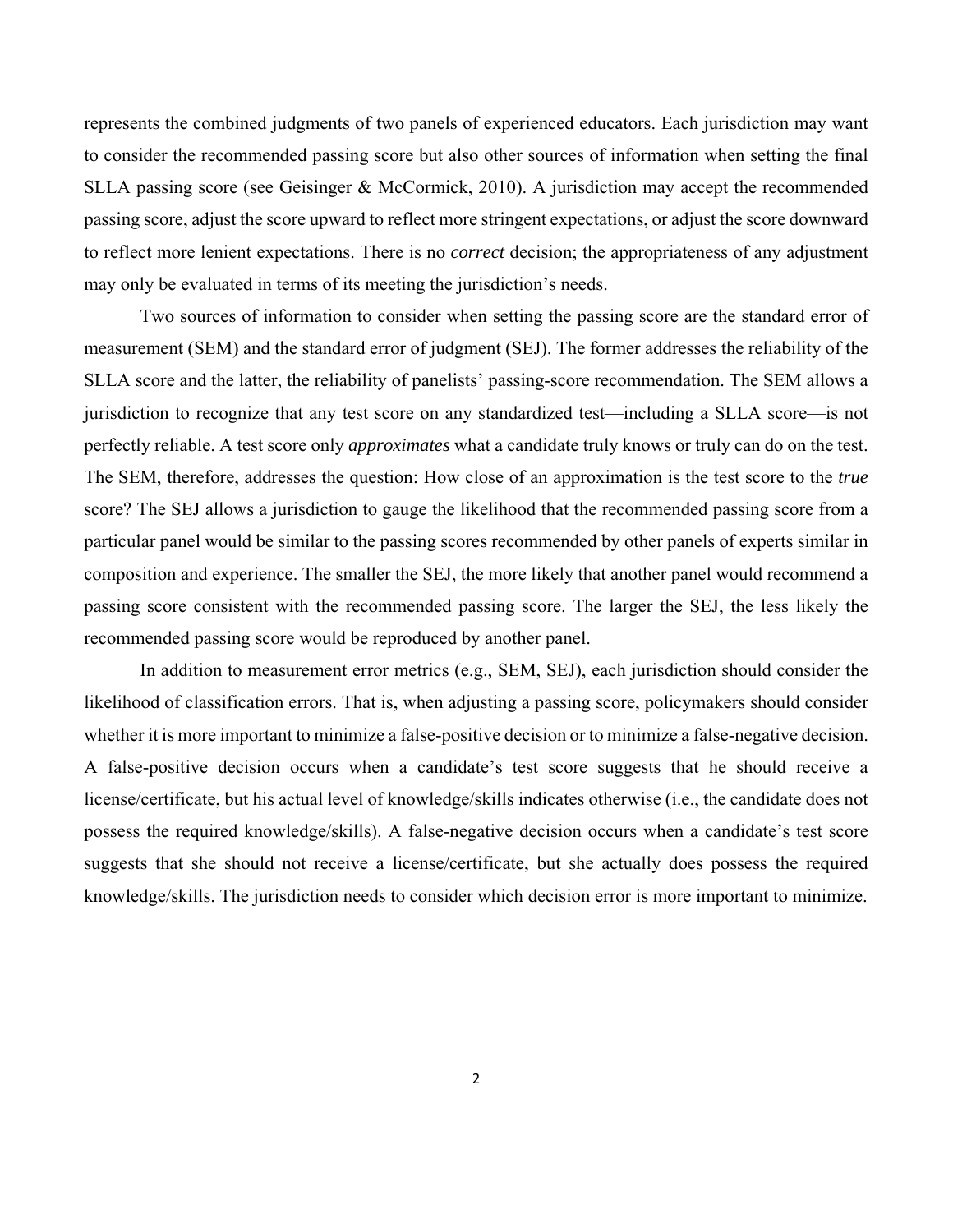# OVERVIEW OF THE *ETS*® SCHOOL LEADER LICENSURE ASSESSMENT

The *ETS® School Leadership Series* Study Companion for the School Leader Licensure Assessment (ETS, in press) describes the purpose and structure of the test. In brief, the test measures the extent to which entry-level school leaders demonstrate the standards-relevant knowledge and skills necessary for competent professional practice. The test is aligned to the National Policy Board for Educational Administration (NPBEA) *Professional Standards for Educational Leaders* (NPBEA, 2015) and the draft *National Educational Leadership Preparation* (NELP) building-level standards (UCEA, 2016).

The four-hour assessment contains  $120$  selected-response items<sup>4</sup> and four constructed-response items covering seven content areas: *Strategic Leadership* (approximately 20 selected-response items), *Instructional Leadership* (approximately 27 selected-response items), *Climate and Cultural Leadership*  (approximately 22 selected-response items), *Ethical Leadership* (approximately 19 selected-response items), *Organizational Leadership* (approximately 16 selected-response items), *Community Engagement*  Leadership (approximately 16 selected-response items) and *Analysis* (4 constructed-response items).<sup>5</sup> The reporting scale for the SLLA ranges from 100 to 200 scale-score points.

# PROCESSES AND METHODS

The design of the standard-setting study included two expert panels. Before the study, panelists received an email explaining the purpose of the standard-setting study and requesting that they review the content specifications for the test. This review helped familiarize the panelists with the general structure and content of the test.

For each panel, the standard-setting study began with a welcome and introduction by the meeting facilitator. The facilitator described the test, provided an overview of standard setting, and presented the agenda for the study. Appendix B shows the agenda for the panel meeting.

<sup>&</sup>lt;sup>4</sup> Twenty of the 120 selected-response items are pretest items and do not contribute to a candidate's score.<br><sup>5</sup> The number of selected-response items for each content area may vary slightly from form to form of the 1

<sup>&</sup>lt;sup>5</sup> The number of selected-response items for each content area may vary slightly from form to form of the test.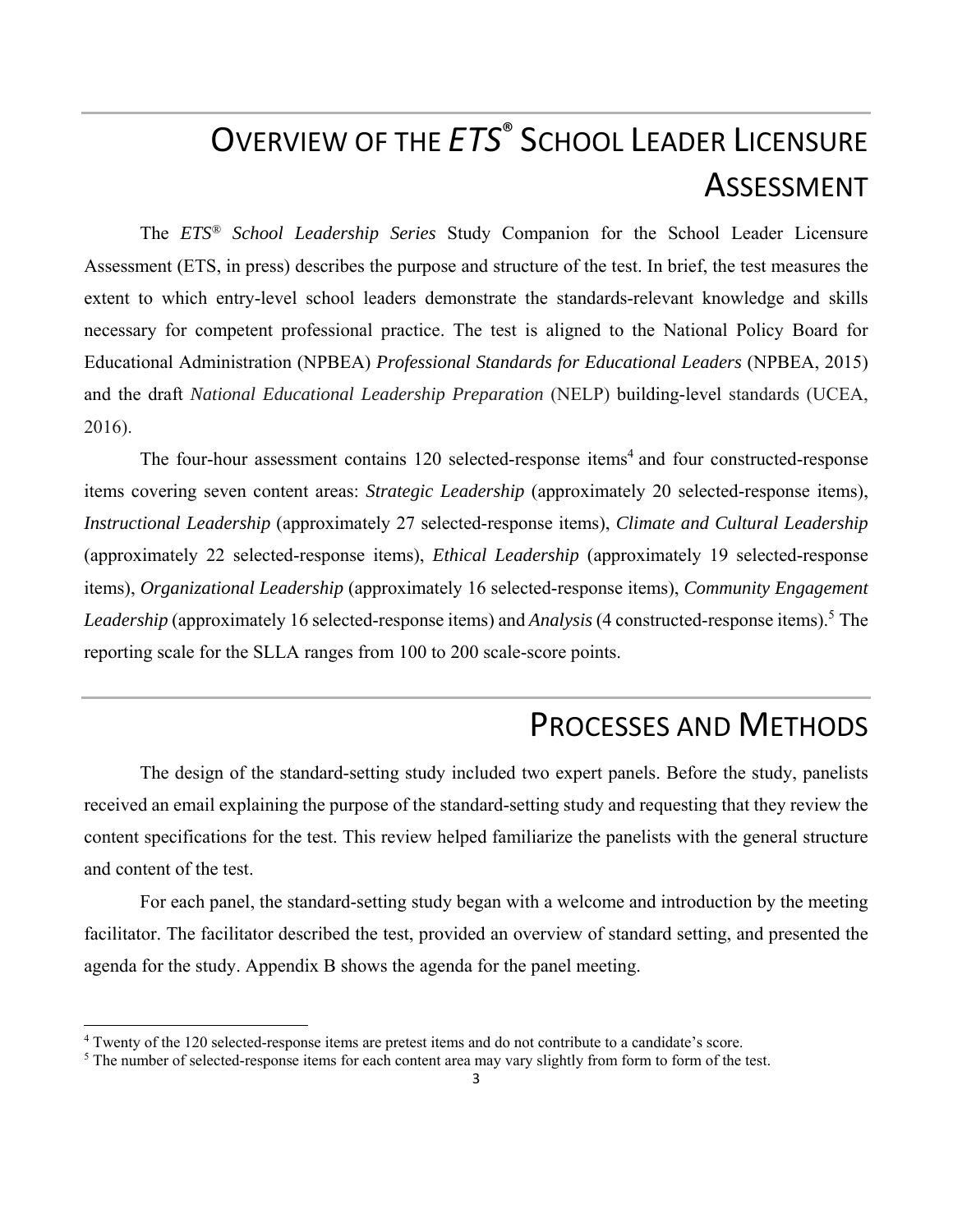## REVIEWING THE TEST

The standard-setting panelists first took the test and then discussed it. This discussion helped bring the panelists to a shared understanding of what the test does and does not cover, which serves to reduce potential judgment errors later in the standard-setting process.

The test discussion covered the major content areas being addressed by the test. Panelists were asked to remark on any content areas that would be particularly challenging for entry-level school leaders or areas that address content particularly important for entry-level school leaders.

## DEFINING THE JUST QUALIFIED CANDIDATE

Following the review of the test, panelists described the just qualified candidate. The *just qualified candidate description* plays a central role in standard setting (Perie, 2008); the goal of the standard-setting process is to identify the test score that aligns with this description.

Both panels worked together to create a description of the just qualified candidate — the knowledge/skills that differentiate a *just* from a *not quite* qualified candidate. To create this description, they first split into smaller groups to consider the just qualified candidate. Then they reconvened and, through whole-group discussion, created the description of the just qualified candidate to use for the remainder of the study. After the description was completed, panelists were split into two, distinct panels that worked separately for the remainder of the study.

The written description of the just qualified candidate summarized the panel discussion in a bulleted format. The description was not intended to describe all the knowledge and skills of the just qualified candidate but only highlight those that differentiate a *just* qualified candidate from a *not quite* qualified candidate. The written description was distributed to panelists to use during later phases of the study (see Appendix C for the just qualified candidate description).

## PANELISTS' JUDGMENTS

The SLLA includes both dichotomously-scored (selected-response items) and constructedresponse items. Panelists received training in two distinct standard-setting approaches: one standardsetting approach for the dichotomously-scored items and another approach for the constructed-response items.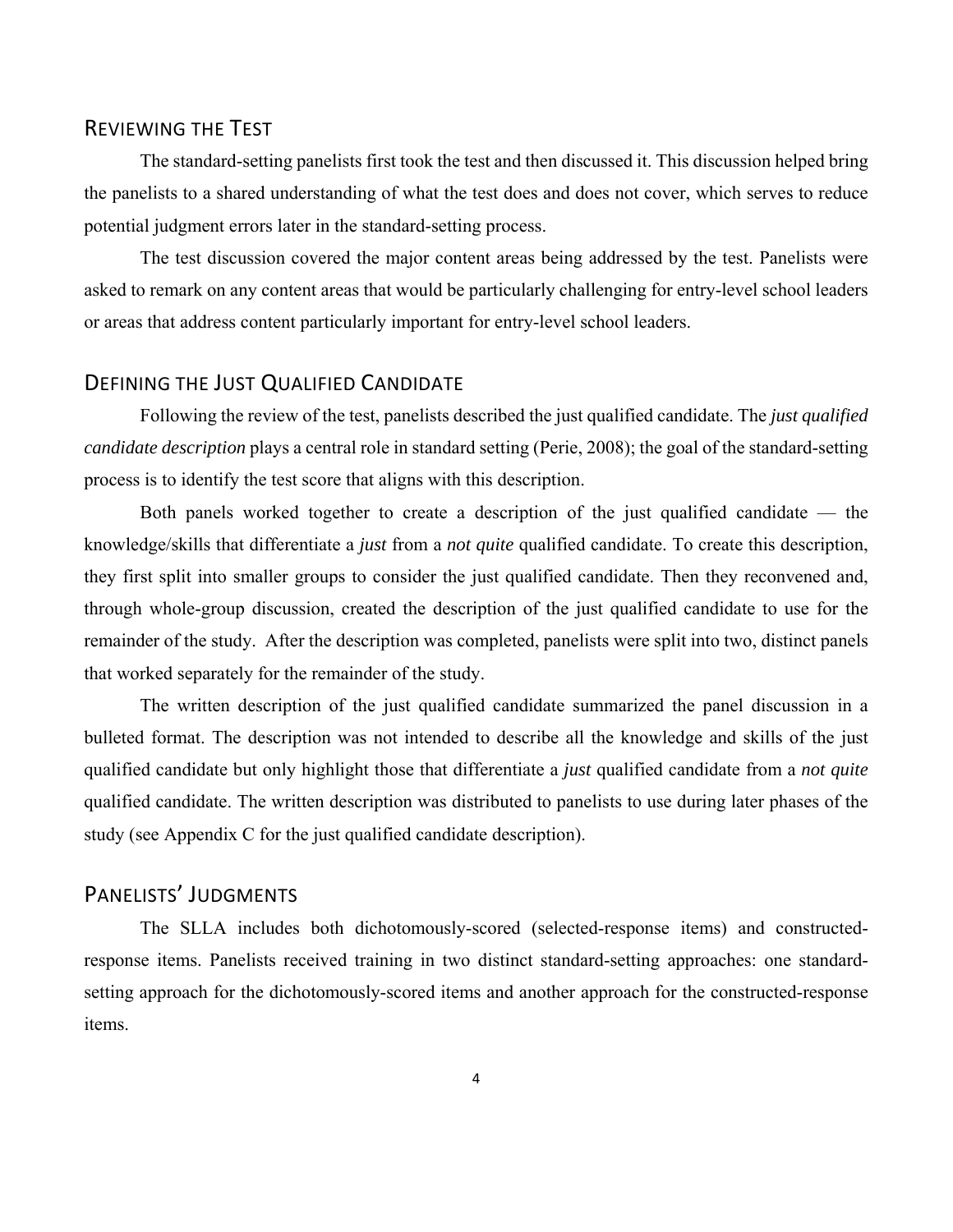A panel's passing score is the sum of the interim passing scores recommended by the panelists for (a) the dichotomously-scored items and (b) the constructed-response items. As with scoring and reporting, the panelists' judgments for the constructed-response items were weighted such that they contributed 25% of the overall score.

**Dichotomously scored items.** The standard-setting process for the dichotomously-scored items was a probability-based Modified Angoff method (Brandon, 2004; Hambleton & Pitoniak, 2006). In this study, each panelist judged each item on the likelihood (probability or chance) that the just qualified candidate would answer the item correctly. Panelists made their judgments using the following rating scale: 0, .05, .10, .20, .30, .40, .50, .60, .70, .80, .90, .95, 1. The lower the value, the less likely it is that the just qualified candidate would answer the item correctly because the item is difficult for the just qualified candidate. The higher the value, the more likely it is that the just qualified candidate would answer the item correctly.

Panelists were asked to approach the judgment process in two stages. First, they reviewed both the description of the just qualified candidate and the item. Then the panelists estimated what chance a just qualified candidate would have of answering the question correctly. The facilitator encouraged the panelists to consider the following rules of thumb to guide their decision:

- Items in the 0 to .30 range were those the just qualified candidate would have a low chance of answering correctly.
- Items in the .40 to .60 range were those the just qualified candidate would have a moderate chance of answering correctly.
- Items in the .70 to 1 range were those that the just qualified candidate would have a high chance of answering correctly.

Next, panelists decided how to refine their judgment within the range. For example, if a panelist thought that there was a high chance that the just qualified candidate would answer the question correctly, the initial decision would be in the .70 to 1 range. The second decision for the panelist was to judge if the likelihood of answering it correctly is .70, .80, .90, .95 or 1.

After the training, panelists made practice judgments and discussed those judgments and their rationale. All panelists completed a post-training survey to confirm that they had received adequate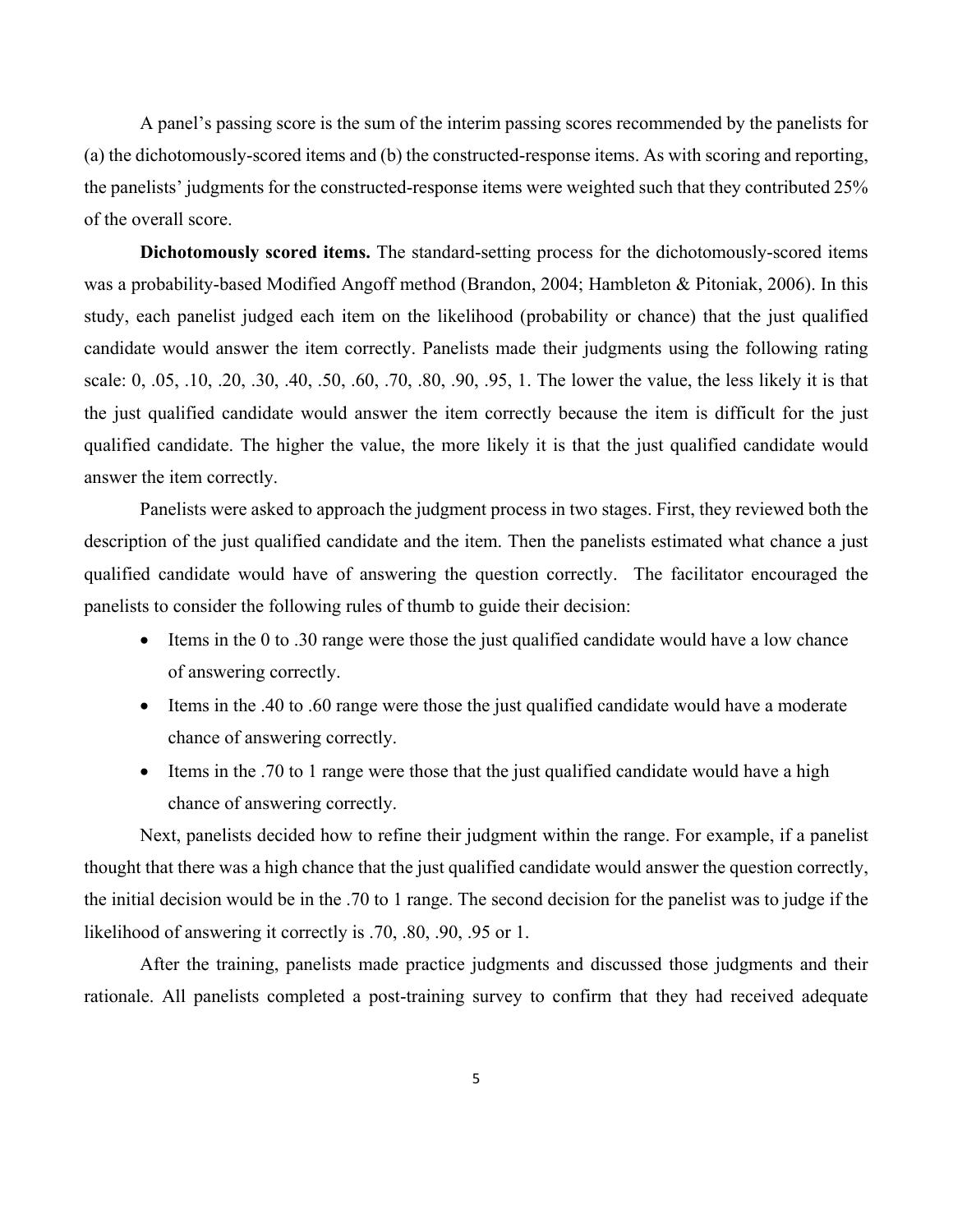training and felt prepared to continue; the standard-setting process continued only if all panelists confirmed their readiness.

**Constructed-response items.** An Extended Angoff method (Cizek & Bunch, 2007; Hambleton & Plake, 1995) was used for the constructed-response items. For this portion of the study, a panelist decided on the assigned score value that would most likely be earned by the just qualified candidate for each constructed-response item. Panelists were asked first to review the definition of the just qualified candidate and then to review the constructed-response item and its rubric. The rubric for a constructed-response item defines (holistically) the quality of the evidence that would merit a response earning a particular score. During this review, each panelist independently considered the level of knowledge/skill required to respond to the constructed-response item and the features of a response that would earn a particular score, as defined by the rubric. Each panelist decided on the score most likely to be earned by the just qualified candidate from the possible values a test taker can earn.

A test-taker's response to a constructed-response item is independently scored by two raters, and the sum of the raters' scores is the assigned score<sup>6</sup>; possible scores, therefore, range from zero (both raters assigned a score of zero) to six (both raters assigned a score of three). For their ratings, each panelist decided on the score most likely to be earned by a just qualified candidate from the following possible values: 0, 1, 2, 3, 4, 5, or 6. For each of the constructed-response item, panelists recorded the score (0 through 6) that a just qualified candidate would most likely earn.

After the training, panelists made practice judgments and discussed those judgments and their rationale. All panelists completed a post-training survey to confirm that they had received adequate training and felt prepared to continue; the standard-setting process continued only if all panelists confirmed their readiness.

**Multiple Rounds**. Following this first round of judgments (*Round 1*), item-level feedback was provided to the panel. The panelists' judgments were displayed for each item and summarized across panelists. For dichotomously-scored items, items were highlighted to show when panelists converged in their judgments (at least two-thirds of the panelists located an item in the same difficulty range) or diverged in their judgments.

<sup>&</sup>lt;sup>6</sup> If the two raters' scores differ by more than one point (non-adjacent), the Chief Reader for that item assigns the score, which is then doubled.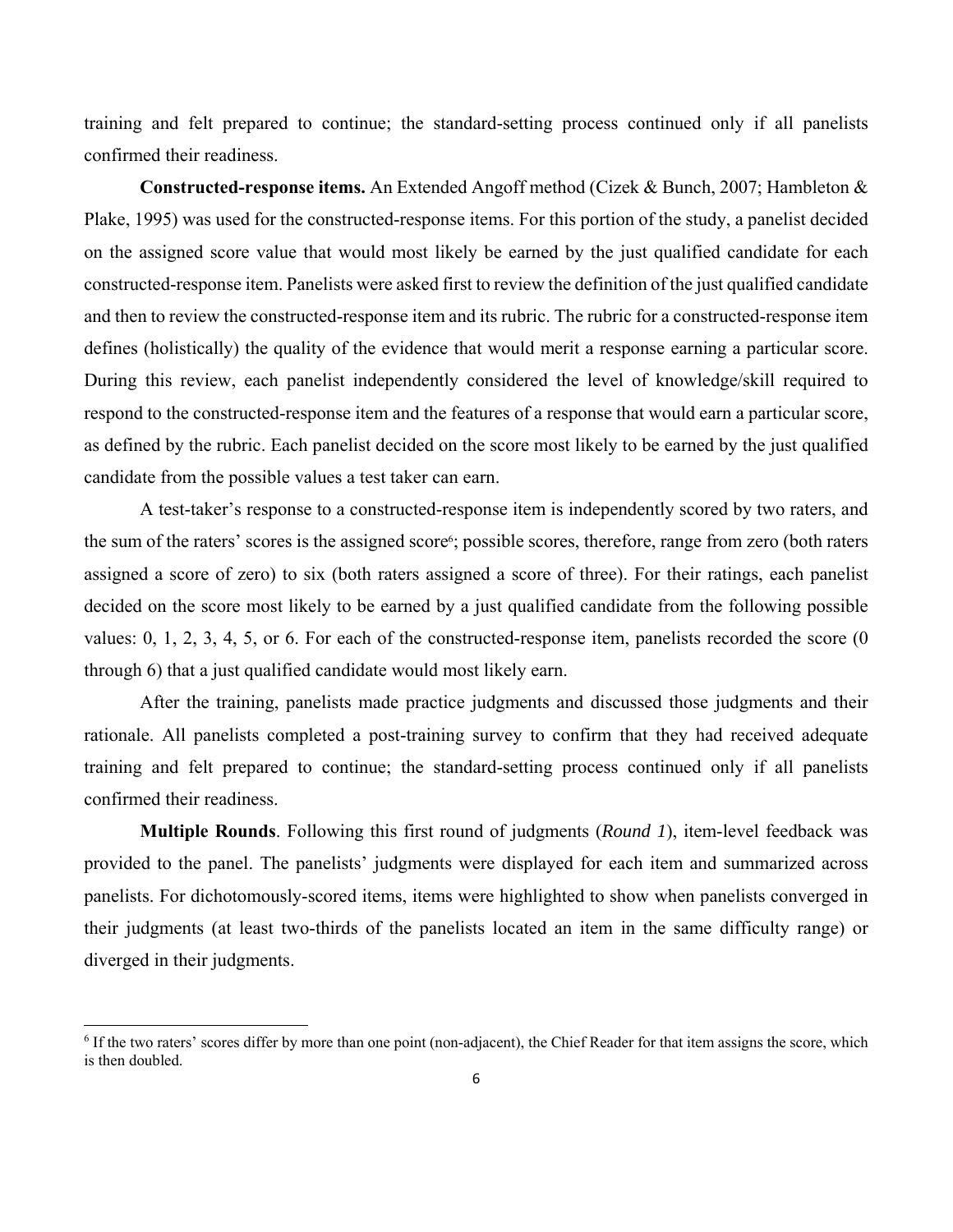The panelists discussed their item-level judgments. These discussions helped panelists maintain a shared understanding of the knowledge/skills of the just qualified candidate and helped to clarify aspects of items that might not have been clear to all panelists during the Round 1 judgments. The purpose of the discussion was not to encourage panelists to conform to another's judgment, but to understand the different relevant perspectives among the panelists.

In Round 2, panelists discussed their Round 1 judgments and were encouraged by the facilitator (a) to share the rationales for their judgments and (b) to consider their judgments in light of the rationales provided by the other panelists. Panelists recorded their Round 2 judgments only for items when they wished to change a Round 1 judgment. Panelists' final judgments for the study, therefore, consist of their Round 1 judgments and any adjusted judgments made during Round 2.

Other than the description of the just qualified candidate, results from Panel 1 were not shared with Panel 2. The item-level judgments and resulting discussions for Panel 2 were independent of judgments and discussions that occurred with Panel 1.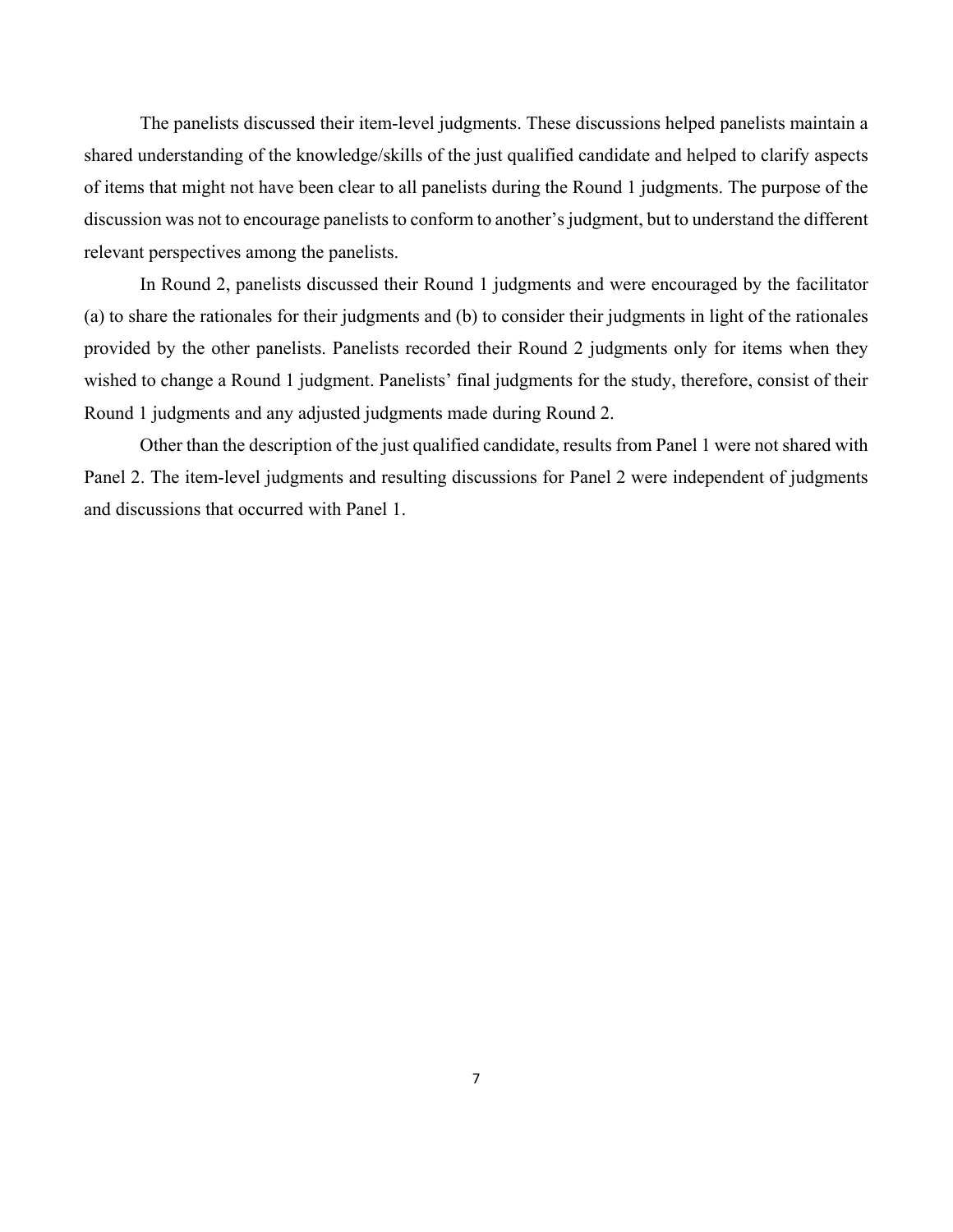# RESULTS

## EXPERT PANELS

Table 2 presents a summary of the panelists' demographic information. The panel included 34 panelists representing 20 states and Washington, DC (See Appendix A for a listing of panelists.) Fourteen panelists were principals, two were vice principals, two were superintendents, one was a building-level instructional team leader, 13 were college faculty, and two were college administrators. All thirteen faculty members' job responsibilities included the training of school leaders.

The demographic information by panel is presented in Appendix D (Table D1).

## **Table 2**  *Panel Member Demographics (Across Panels)*

|                                                               | $\boldsymbol{N}$ | $\frac{0}{0}$ |
|---------------------------------------------------------------|------------------|---------------|
| <b>Current position</b>                                       |                  |               |
| Principal                                                     | 14               | 41            |
| Vice Principal                                                | $\overline{2}$   | 6             |
| Superintendent                                                | $\overline{2}$   | 6             |
| <b>Instructional Team Leader</b>                              | 1                | 3             |
| College faculty                                               | 13               | 38            |
| College Administrator                                         | $\overline{2}$   | 6             |
| Race                                                          |                  |               |
| White                                                         | 25               | 74            |
| <b>Black or African American</b>                              | 5                | 15            |
| Asian or Asian American                                       | 1                | 3             |
| American Indian or Alaskan Native                             | 1                | 3             |
| Other                                                         | $\overline{2}$   | 6             |
| Gender                                                        |                  |               |
| Female                                                        | 17               | 50            |
| Male                                                          | 17               | 50            |
| Are you currently certified as a school leader in your state? |                  |               |
| Yes                                                           | 19               | 56            |
| No                                                            | $\theta$         | $\Omega$      |
| I am not a school leader                                      | 15               | 44            |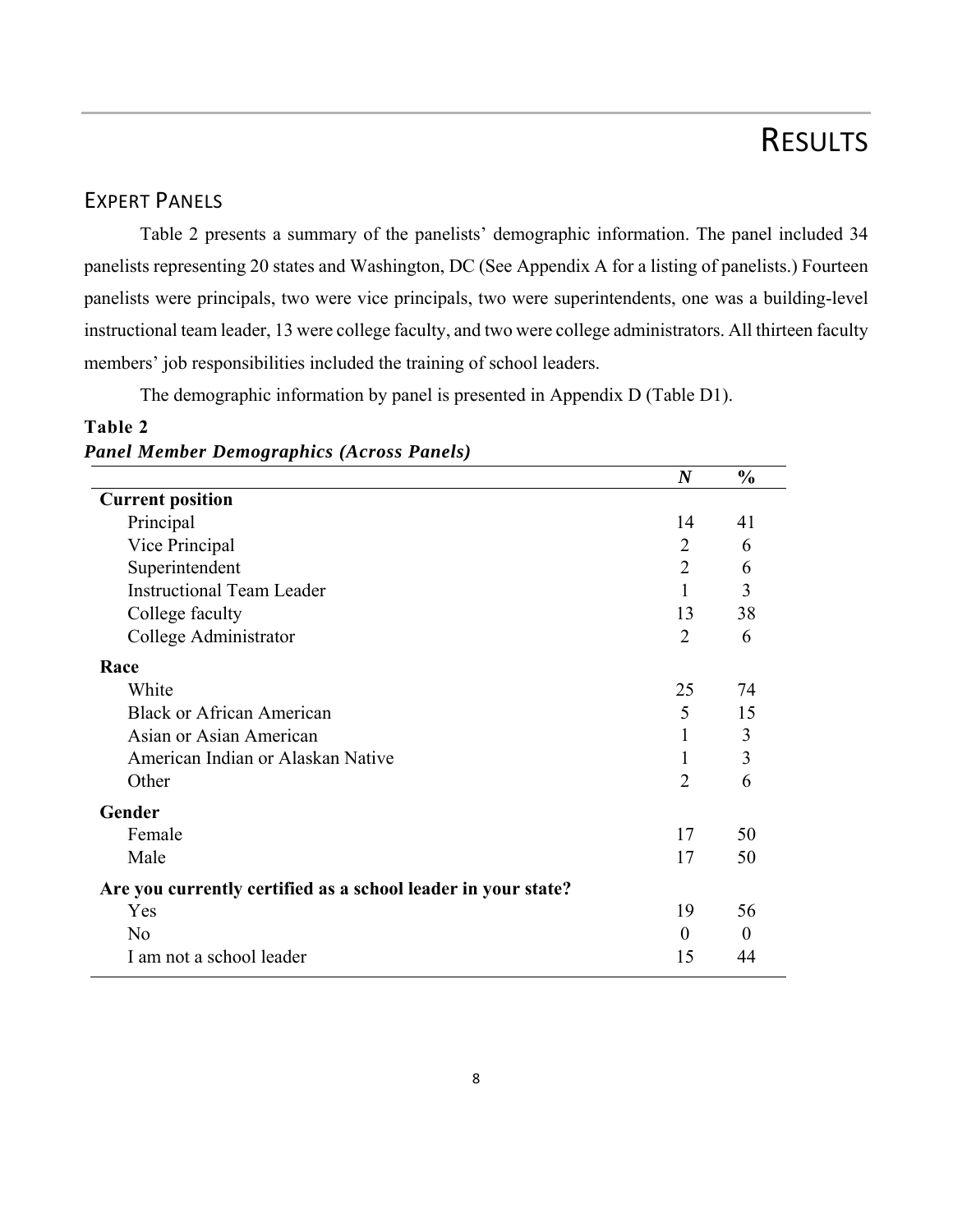**Table 2 (continued)**  *Panel Member Demographics (Across Panels)* 

|                                                                                               | $\boldsymbol{N}$ | $\frac{0}{0}$    |
|-----------------------------------------------------------------------------------------------|------------------|------------------|
| Including this year, how many years of experience do you have as an<br>educational leader?    |                  |                  |
| 3 years or less                                                                               | 1                | 3                |
| $4 - 7$ years                                                                                 | 6                | 18               |
| 8 - 11 years                                                                                  | 6                | 18               |
| 12 - 15 years                                                                                 | $\overline{4}$   | 12               |
| 16 years or more                                                                              | $\overline{2}$   | 6                |
| I am not a school leader                                                                      | 15               | 44               |
| If you are building level school leader, what grade levels are taught in<br>your school?      |                  |                  |
| Elementary                                                                                    | 8                | 24               |
| Middle School                                                                                 | $\overline{2}$   | 6                |
| <b>High School</b>                                                                            | $\overline{7}$   | 21               |
| I am not a school leader                                                                      | 17               | 50               |
| If you are building-level school leader, which best describes the location of your<br>school? |                  |                  |
| Urban                                                                                         | $\overline{4}$   | 12               |
| Suburban                                                                                      | 5                | 15               |
| Rural                                                                                         | 8                | 24               |
| I am not a school leader                                                                      | 17               | 50               |
| Are you currently involved in the training or preparation of school<br>leaders?               |                  |                  |
| Yes                                                                                           | 15               | 44               |
| N <sub>o</sub>                                                                                | $\boldsymbol{0}$ | $\boldsymbol{0}$ |
| I am not college faculty                                                                      | 19               | 56               |
| How many years of experience (including this year) do you have preparing school<br>leaders?   |                  |                  |
| 3 years or less                                                                               | $\boldsymbol{0}$ | $\boldsymbol{0}$ |
| $4 - 7$ years                                                                                 | $\overline{0}$   | $\theta$         |
| 8 - 11 years                                                                                  | 4                | 12               |
| 12 - 15 years                                                                                 | 3                | 9                |
| 16 years or more                                                                              | 8                | 24               |
| Not college faculty                                                                           | 19               | 56               |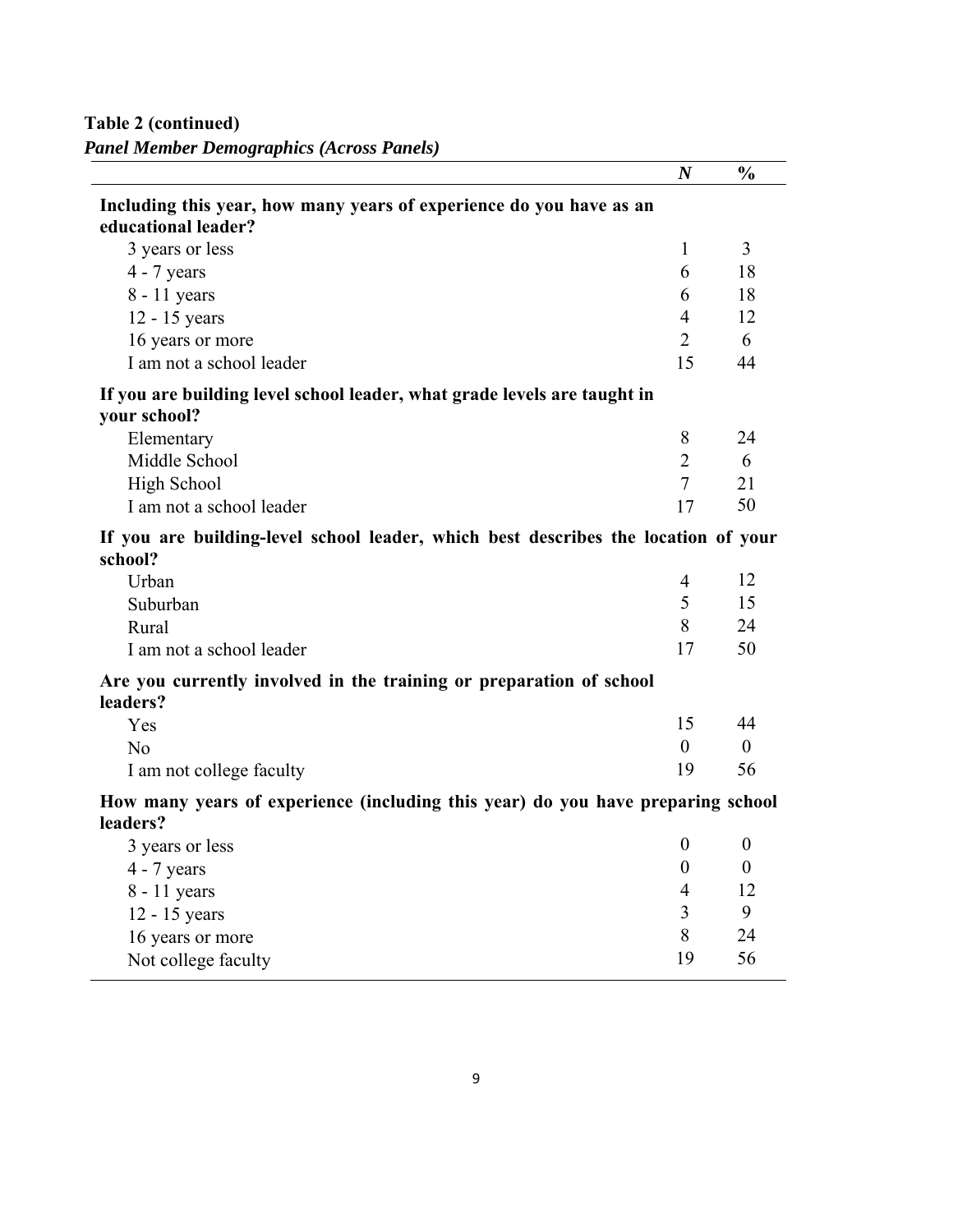## STANDARD‐SETTING JUDGMENTS

Table 3 summarizes the standard-setting judgments (Round 2) of panelists. The table also includes estimates of the measurement error associated with the judgments: the standard deviation of the mean and the standard error of judgment (SEJ). The SEJ is one way of estimating the reliability or consistency of a panel's standard-setting judgments.<sup>7</sup> It indicates how likely it would be for several other panels of educators similar in makeup, experience, and standard-setting training to the current panel to recommend the same passing score on the same form of the test. The confidence intervals created by adding/subtracting two SEJs to each panel's recommended passing score overlap, indicating that they may be comparable.

Panelist-level results, for Rounds 1 and 2, are presented in Appendix D (Table D2).

### **Table 3**  *Summary of Round 2 Standard-setting Judgments*

|            | Panel 1 | Panel 2 |
|------------|---------|---------|
| Average    | 76.58   | 76.58   |
| Lowest     | 66.27   | 65.47   |
| Highest    | 87.80   | 90.32   |
| <b>SD</b>  | 6.19    | 6.87    |
| <b>SEJ</b> | 1.50    | 1.67    |

Round 1 judgments are made without discussion among the panelists. The most variability in judgments, therefore, is typically present in the first round. Round 2 judgments, however, are informed by panel discussion; thus, it is common to see a decrease both in the standard deviation and SEJ. This decrease — indicating convergence among the panelists' judgments — was observed for each panel (see Table D2 in Appendix D). The Round 2 average score is the panel's recommended passing score.

The panels' passing score recommendations for the SLLA are 76.58 for Panel 1 and 76.58 for Panel 2 (out of a possible 133 raw-score points). The values were rounded to the next highest whole number, to determine the functional recommended passing score — 77 for both Panels 1 and 2. The scale score associated with 77 raw points is 151.

 $<sup>7</sup>$  An SEJ assumes that panelists are randomly selected and that standard-setting judgments are independent. It is seldom the</sup> case that panelists are randomly sampled, and only the first round of judgments may be considered independent. The SEJ, therefore, likely underestimates the uncertainty of passing scores (Tannenbaum & Katz, 2013).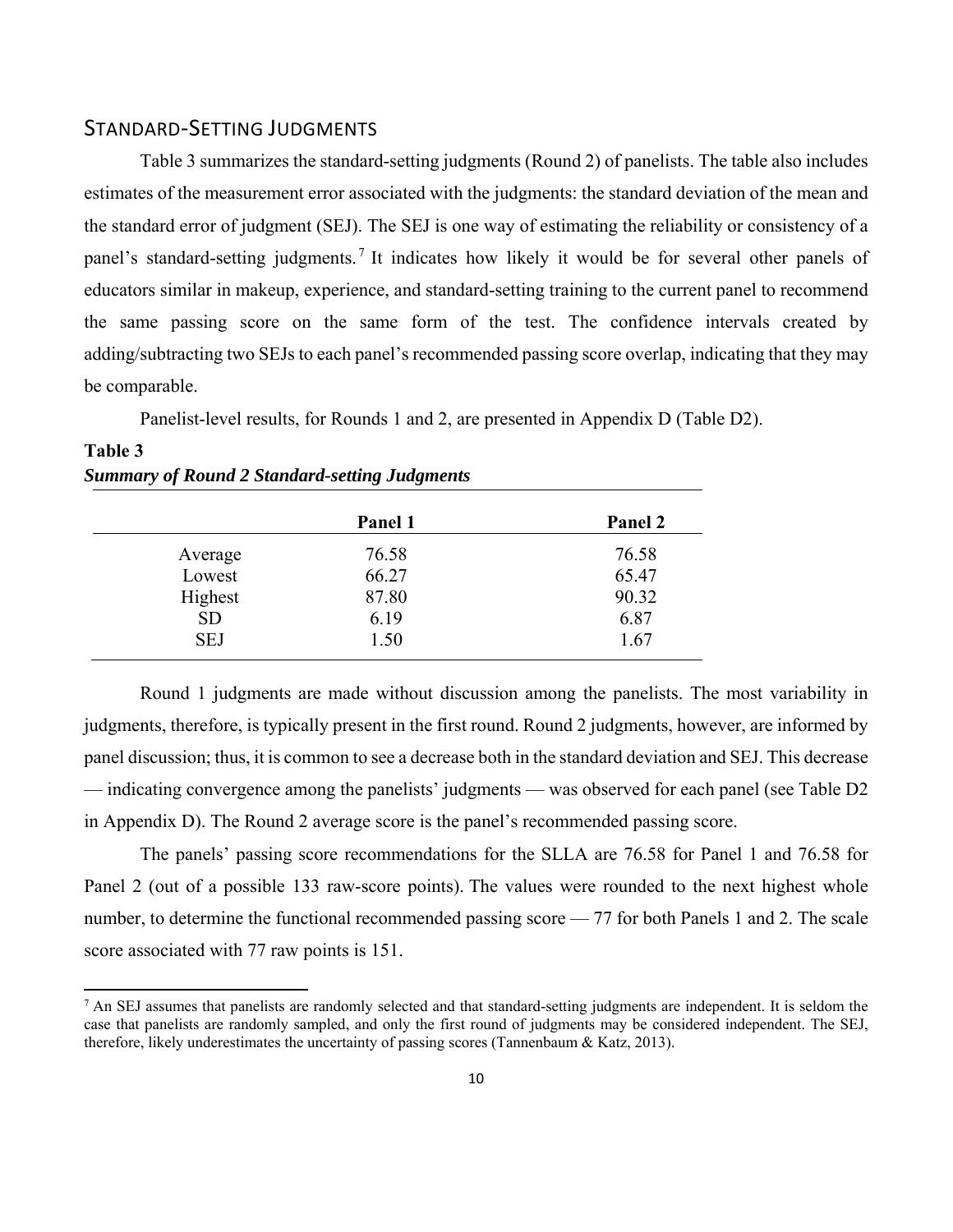In addition to the recommended passing score for each panel, the average passing score across the two panels is provided to help education agencies determine an appropriate passing score. The panels' average passing score recommendation for the SLLA is 76.58 (out of a possible 133 raw-score points). The value was rounded to 77 (next highest raw score) to determine the functional recommended passing score. The scale score associated with 77 raw points is 151.

Table 4 presents the estimated conditional standard error of measurement (CSEM) around the recommended passing score (the average across the two panels). A standard error represents the uncertainty associated with a test score. The scale scores associated with one and two CSEM above and below the recommended passing score are provided. The conditional standard error of measurement provided is an estimate.

|           | Passing Scores Within 1 and 2 CSEM of the Recommended Passing Score <sup>8</sup> |                        |  |  |  |  |  |
|-----------|----------------------------------------------------------------------------------|------------------------|--|--|--|--|--|
|           | <b>Recommended passing score (CSEM)</b>                                          | Scale score equivalent |  |  |  |  |  |
|           | 77 (5.54)                                                                        | 151                    |  |  |  |  |  |
| -2 CSEM   | 66                                                                               | 140                    |  |  |  |  |  |
| -1 CSEM   | 72                                                                               | 146                    |  |  |  |  |  |
| $+1$ CSEM | 83                                                                               | 157                    |  |  |  |  |  |
| $+2$ CSEM | 89                                                                               | 163                    |  |  |  |  |  |
|           |                                                                                  |                        |  |  |  |  |  |

| Passing Scores Within 1 and 2 CSEM of the Recommended Passing Score <sup>8</sup> | --------- |  |
|----------------------------------------------------------------------------------|-----------|--|
|                                                                                  |           |  |

*Note.* **CSEM = conditional standard error(s) of measurement***.* 

### FINAL EVALUATIONS

**Table 4** 

The panelists completed an evaluation at the conclusion of their standard-setting study. The evaluation asked the panelists to provide feedback about the quality of the standard-setting implementation and the factors that influenced their decisions. The responses to the evaluation provided evidence of the validity of the standard-setting process, and, as a result, evidence of the reasonableness of the recommended passing score.

Panelists were also shown their panel's recommended passing score and asked (a) how comfortable they are with the recommended passing score and (b) if they think the score was too high, too low, or about right. A summary of the final evaluation results is presented in Appendix D.

<sup>&</sup>lt;sup>8</sup> The unrounded CSEM value is added to or subtracted from the rounded passing-score recommendation. The resulting values are rounded up to the next-highest whole number and the rounded values are converted to scale scores.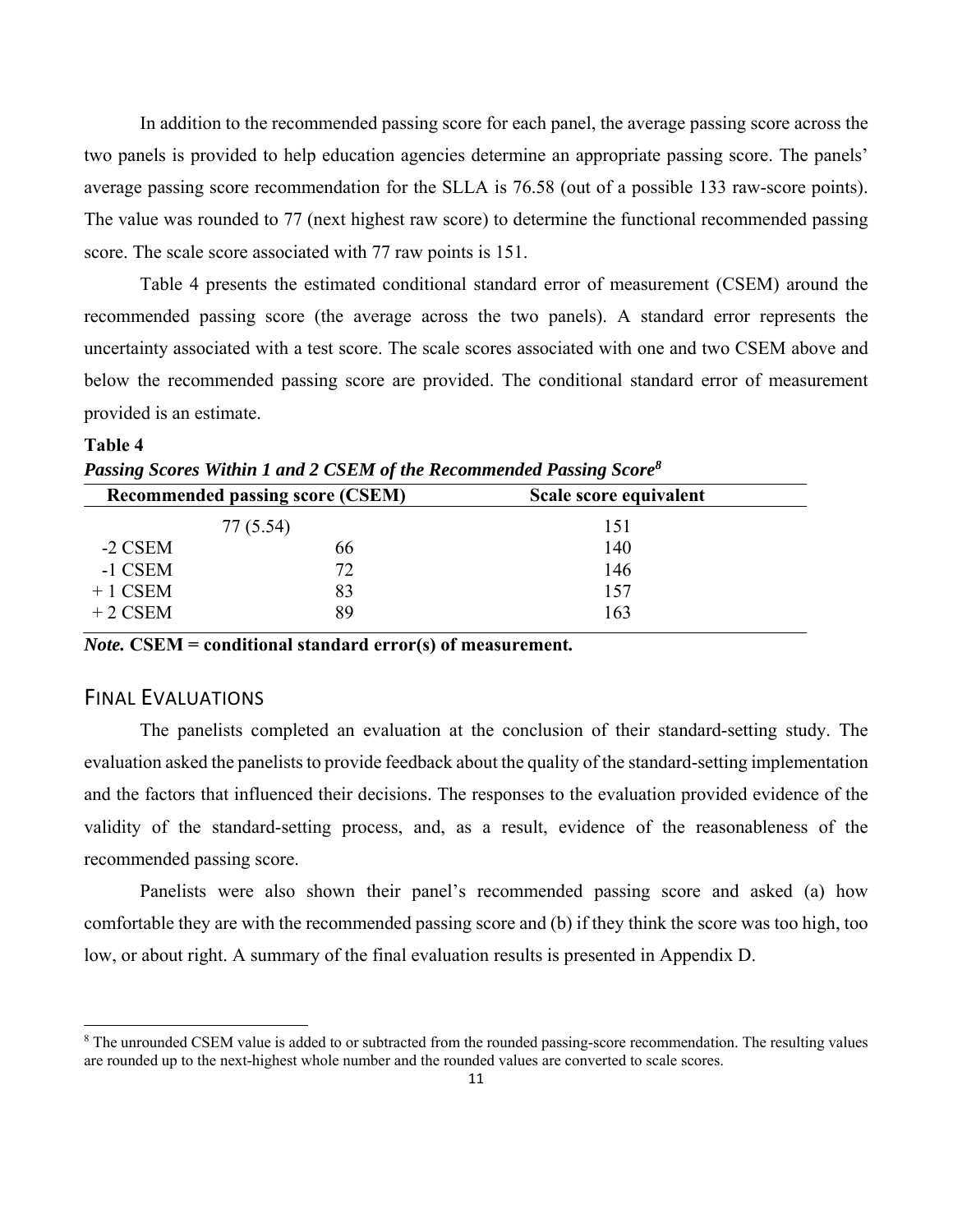All panelists *strongly agreed* or *agreed* that they understood the purpose of the study; all but one *strongly agreed*. All panelists *strongly agreed* or *agreed* that the facilitator's instructions and explanations were clear. All panelists *strongly agreed* or *agreed* that they were prepared to make their standard-setting judgments. All panelists *strongly agreed* or *agreed* that the standard-setting process was easy to follow.

All panelists reported that the description of the just qualified candidate was at least *somewhat influential* in guiding their standard-setting judgments; 24 of the 34 panelists indicated the description was *very influential*. All of the panelists reported that between-round discussions were at least *somewhat influential* in guiding their judgments. Two-thirds of the panelists (23 of the 34 panelists) indicated that their own professional experience was *very influential* in guiding their judgments.

All but one of the panelists indicated they were at least *somewhat comfortable* with the passing score they recommended; 27 of the 34 panelists were *very comfortable*. Thirty-two of the 34 panelists indicated the recommended passing score was *about right*;the remaining two panelists indicated that the passing score was *too low*.

# SUMMARY

To support the decision-making process for education agencies establishing a passing score (cut score) for the SLLA, research staff from ETS designed and conducted a multistate standard-setting study.

ETS provides a recommended passing score from the multistate standard-setting study to help education agencies determine an appropriate operational passing score. For the SLLA, the recommended passing score<sup>9</sup> is 77 out of a possible 133 raw-score points. The scale score associated with a raw score of 77 is 151 on a 100–200 scale.

<sup>&</sup>lt;sup>9</sup> Results from the two panels participating in the study were averaged to produce the recommended passing score.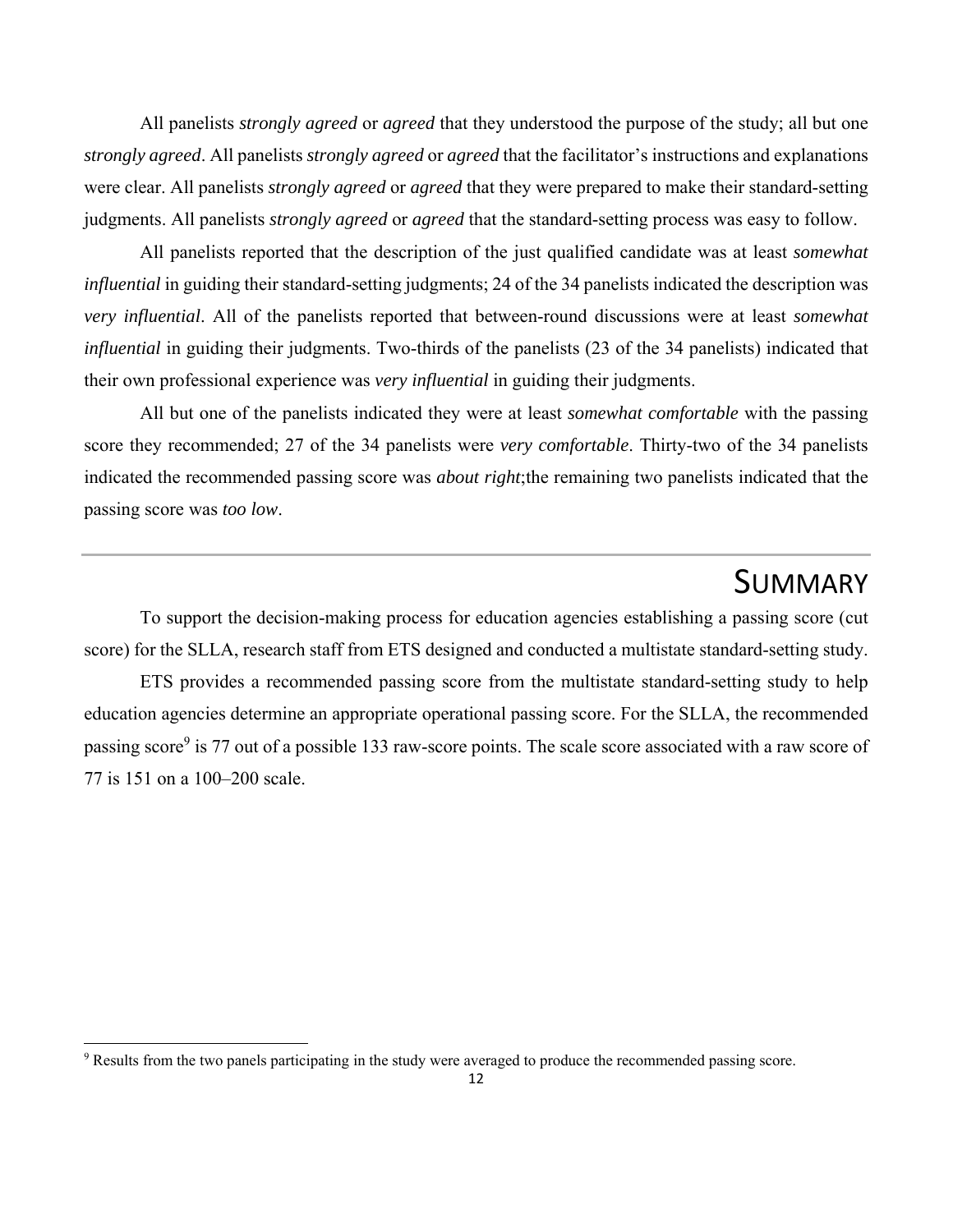# **REFERENCES**

- Brandon, P. R. (2004). Conclusions about frequently studied modified Angoff standard-setting topics. *Applied Measurement in Education*, *17*, 59-88.
- Cizek, G. J., & Bunch, M.B. (2007). *Standard setting: A guide to establishing and evaluating performance standards on tests*. Thousand Oaks, CA: Sage.
- ETS. (in press). *The ETS*® *School Leadership Series: Study Companion: School Leader Licensure Assessment (6990)*. Princeton, NJ: Author.
- Geisinger, K. F. & McCormick, C. M. (2010), Adopting Cut Scores: Post-Standard-Setting Panel Considerations for Decision Makers. *Educational Measurement: Issues and Practice*, *29*: 38–44.
- Hambleton, R. K., & Pitoniak, M. J. (2006). Setting performance standards. In R. L. Brennan (Ed.), *Educational Measurement* (4th ed., pp. 433-470). Westport, CT: American Council on Education/Praeger.
- Hambleton, R. K., & Plake, B.S. (1995). Using an extended Angoff procedure to set standards on complex performance assessments. *Applied Measurement in Education, 8*, 41-55.
- National Policy Board for Educational Administration (2015). *Professional Standards for Educational Leaders 2015. Reston*, VA: Author.
- Perie, M. (2008). A guide to understanding and developing performance-level descriptors. *Educational Measurement: Issues and Practice, 27*, 15–29.
- Tannenbaum, R. J., & Katz, I. R. (2013). Standard setting. In K. F. Geisinger (Ed.), *APA handbook of testing and assessment in psychology: Vol. 3. Testing and assessment in school psychology and education* (pp. 455–477). Washington, DC: American Psychological Association.
- University Council for Educational Administration (2016). *Draft National Educational Leadership Preparation (NELP) Standards for Building Level Leaders*. Charlottesville, VA: Author.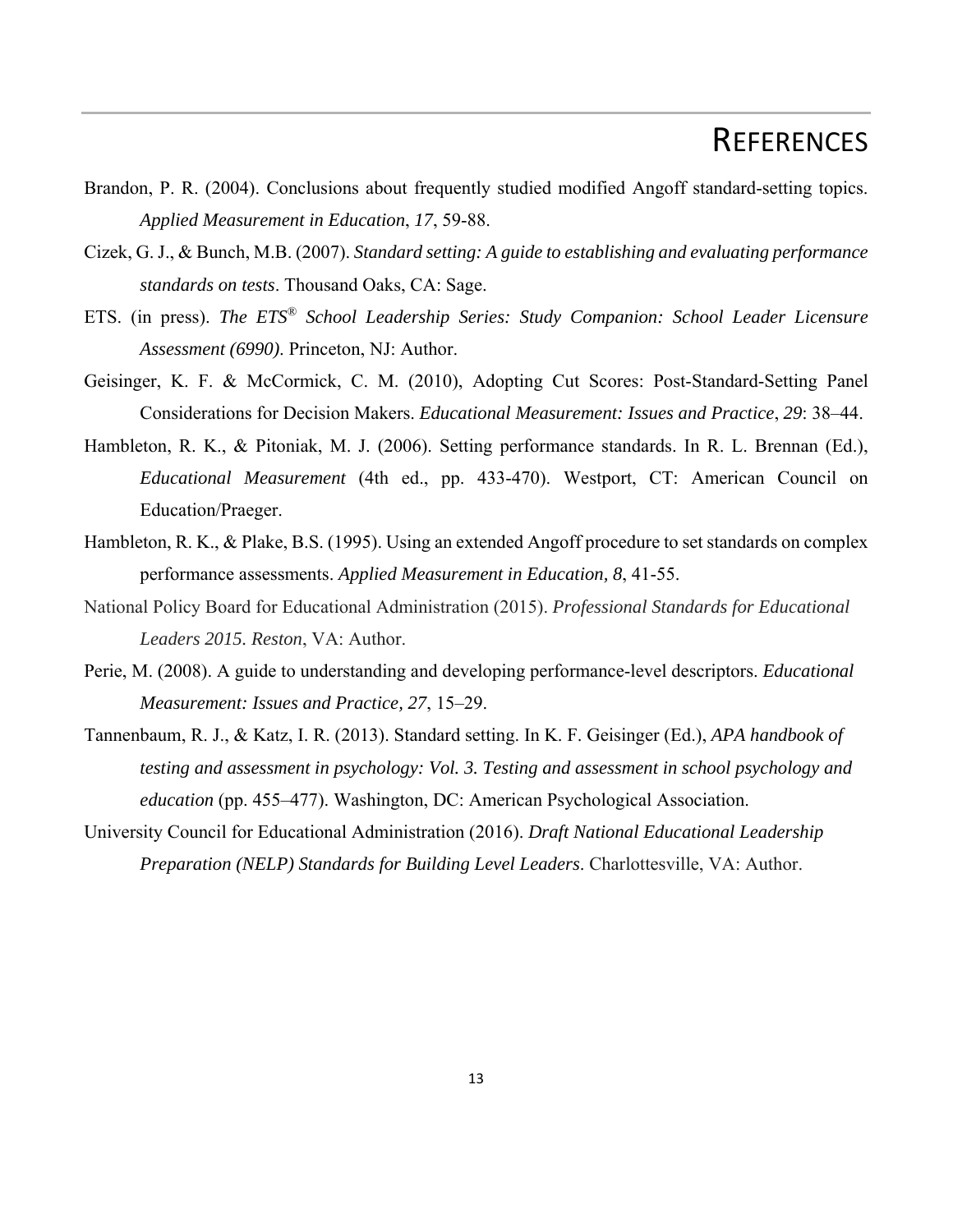# APPENDIX A

# PANELISTS' NAMES & AFFILIATIONS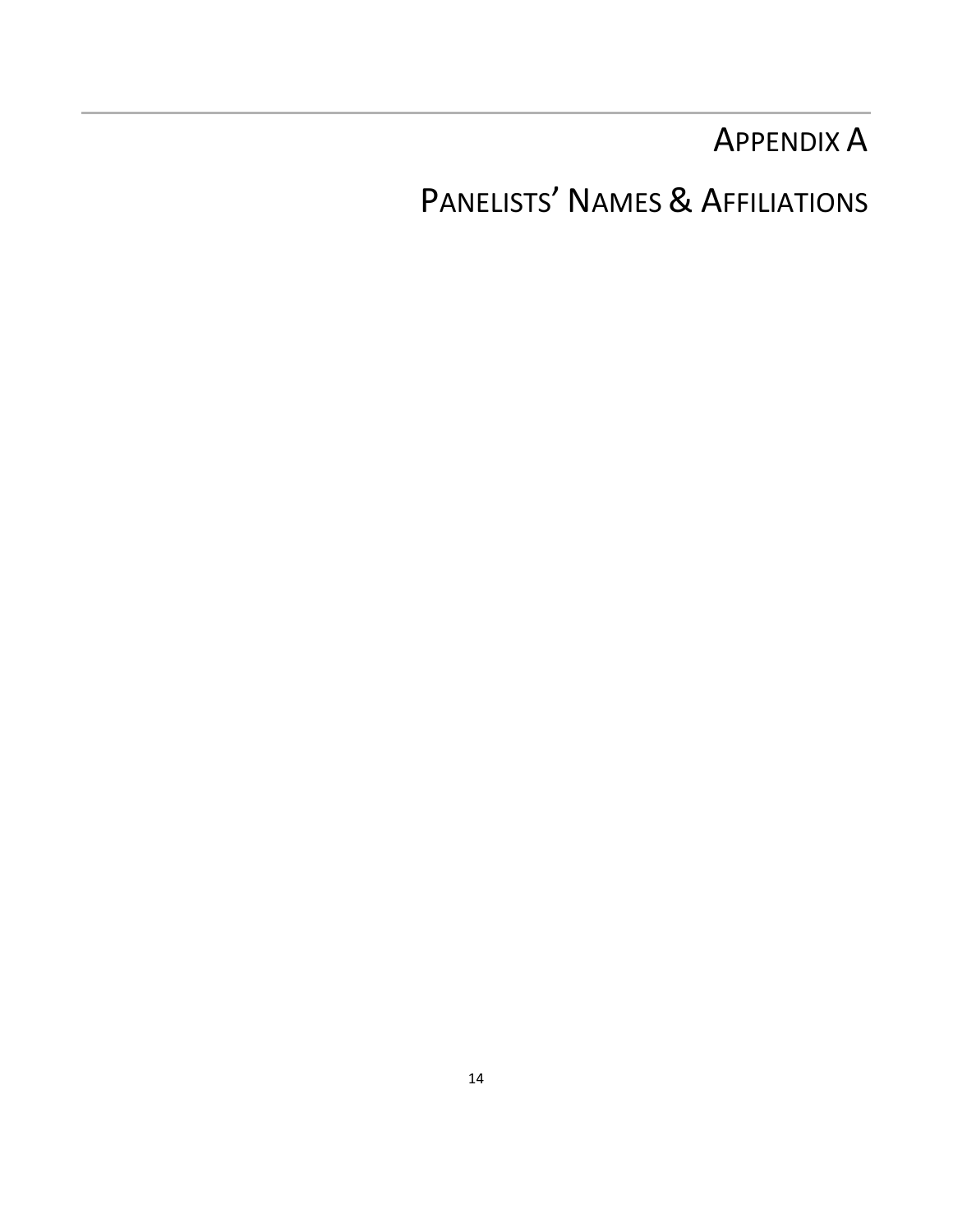Panelist **Affiliation** Sousan Arafeh Southern Connecticut State University (CT) Carrie Ballinger Eastern Kentucky University (KY) Jesse Boyd King George County Schools (VA) Patricia Brandom-Pride D.C. Public Schools (DC) Harrie Buecker University of Louisville (KY) Dennis Bunch The University of Mississippi (MS) John Burke Haysville USD 261/Newman University (KS) Kyley Cumbow Georgia Morse Middle School, Pierre (SD) Nicolle Currie Rural Point Elementary School/Hanover County Public Schools (VA) Lori DeSimone North Providence School Department (RI) Kevin DiCostanzo Delaware Department of Education/Milford School District (DE) Docia Generette Shelby County Schools (TN) Angela Goodloe Norfolk State University (VA) Lisa Grillo Howard University School of Education (DC) Clarence H. Horn Fort Hays State University (KS) Matt Kiser **Homewood City Schools, Edgewood Elementary School (AL)** Carmelita Lamb University of Mary, Bismarck (ND) James McIntyre University of Tennessee (TN) Justin S. N. Mew Henry J. Kaiser High School (HI) Amy Mitchell Washington County School District (UT) Janice Page Johnson Greenville Public School District (MS)

#### *Participating Panelists With Affiliation*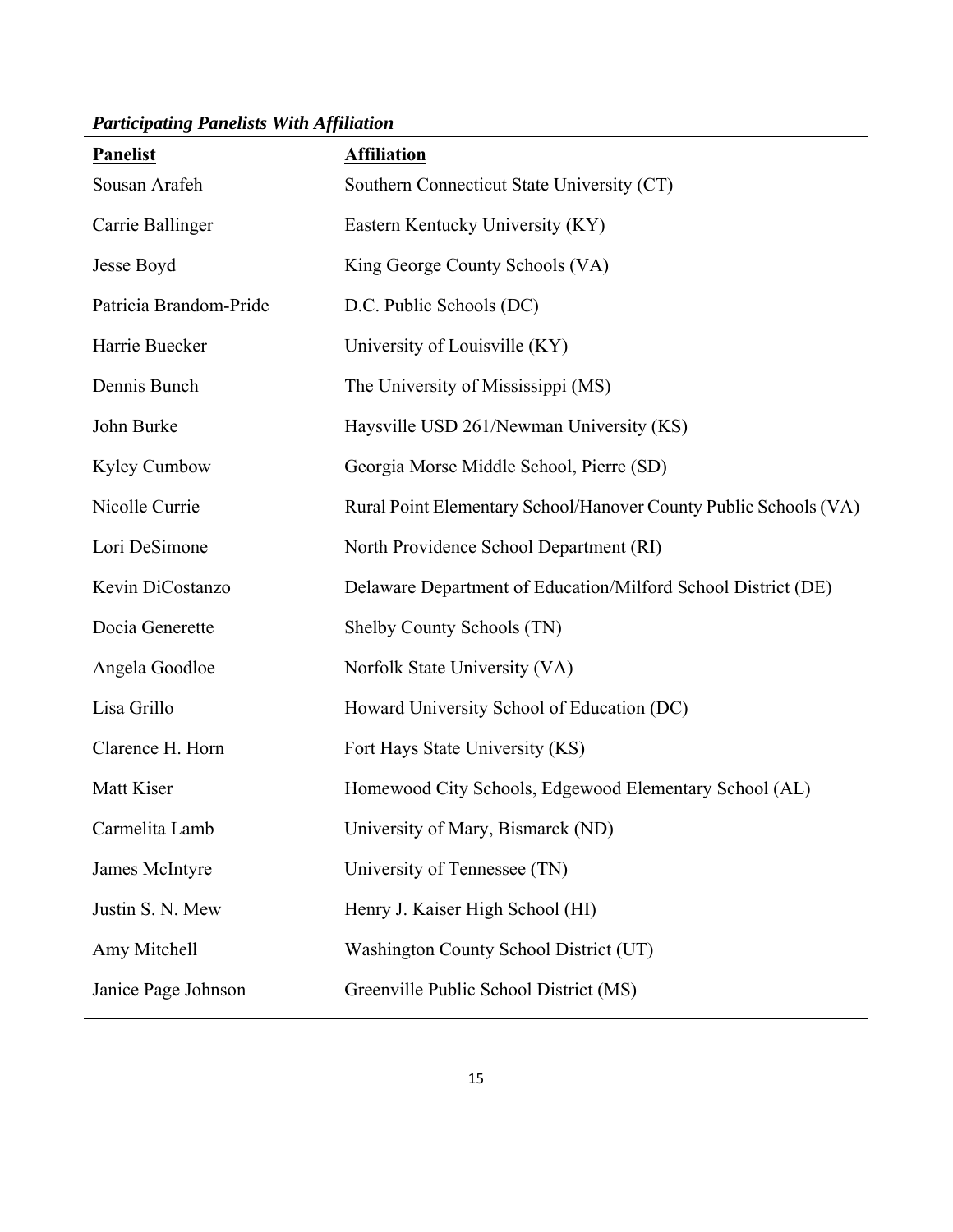| <b>Panelist</b>              | <b>Affiliation</b>                                |
|------------------------------|---------------------------------------------------|
| Craig Pease                  | Wayne Sate College (NE)                           |
| <b>Christopher Pritchett</b> | Troy University (AL)                              |
| <b>Taylor Raney</b>          | University of Idaho (ID)                          |
| Christopher Rau              | Regional School District #10 (CT)                 |
| <b>Russ Riehl</b>            | Simle Middle School, Bismarck Public schools (ND) |
| <b>Bess Scott</b>            | Doane University (NE)                             |
| Daniel Shea                  | Hood College (MD)                                 |
| Mark Shumate                 | Greewood Public Schools (AR)                      |
| <b>Stefanie Smithey</b>      | Carroll Smith Elementary School (AR)              |
| Karen Soper                  | Manti Elementary School (UT)                      |
| Thomas Traver                | Dallas School District (PA)                       |
| Eugenia Webb-Damron          | Marshall University (WV)                          |
| Anthony C. Wright            | Wilmington University (DE)                        |

*Participating Panelists With Affiliation (continued)*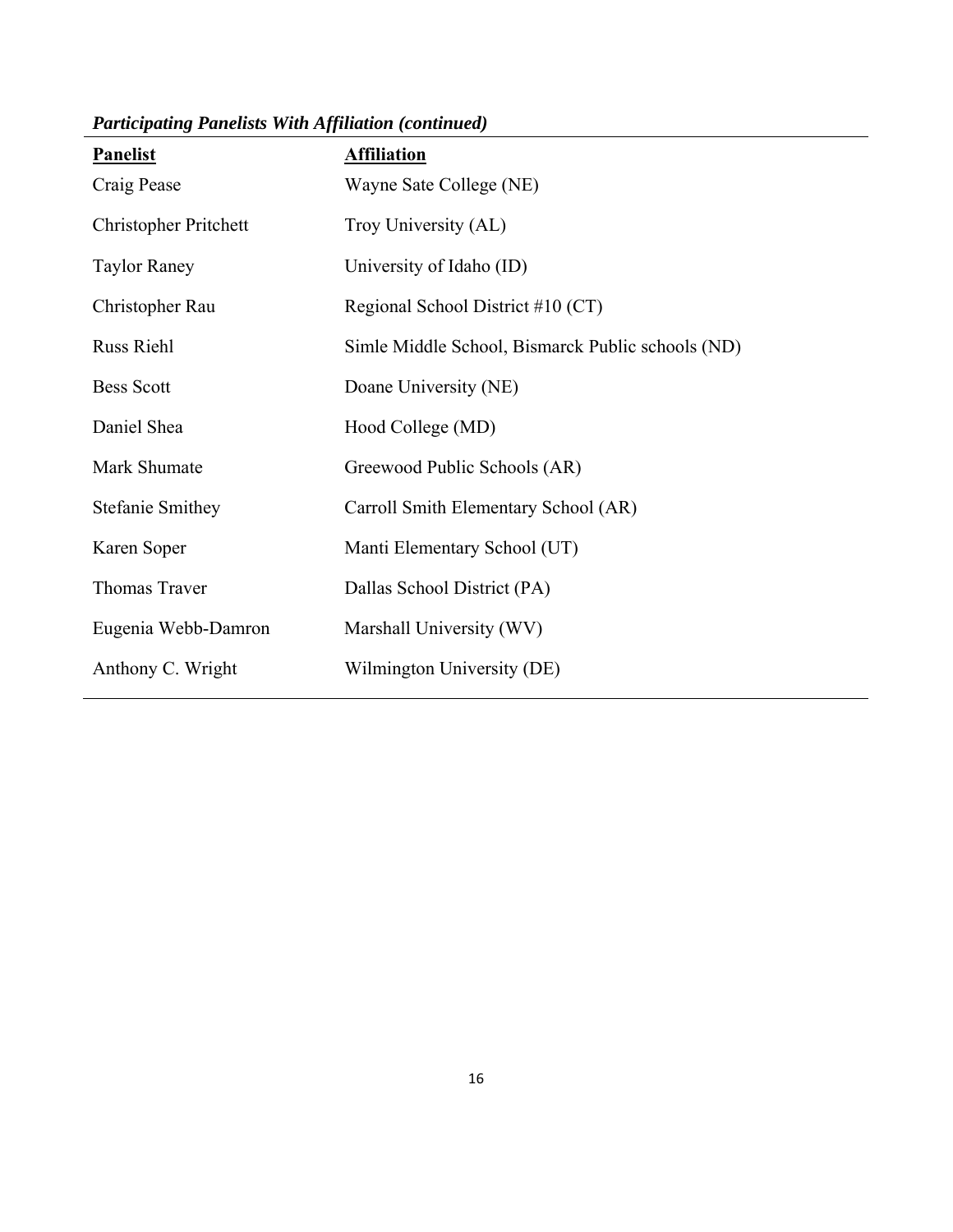# APPENDIX B

# STUDY AGENDA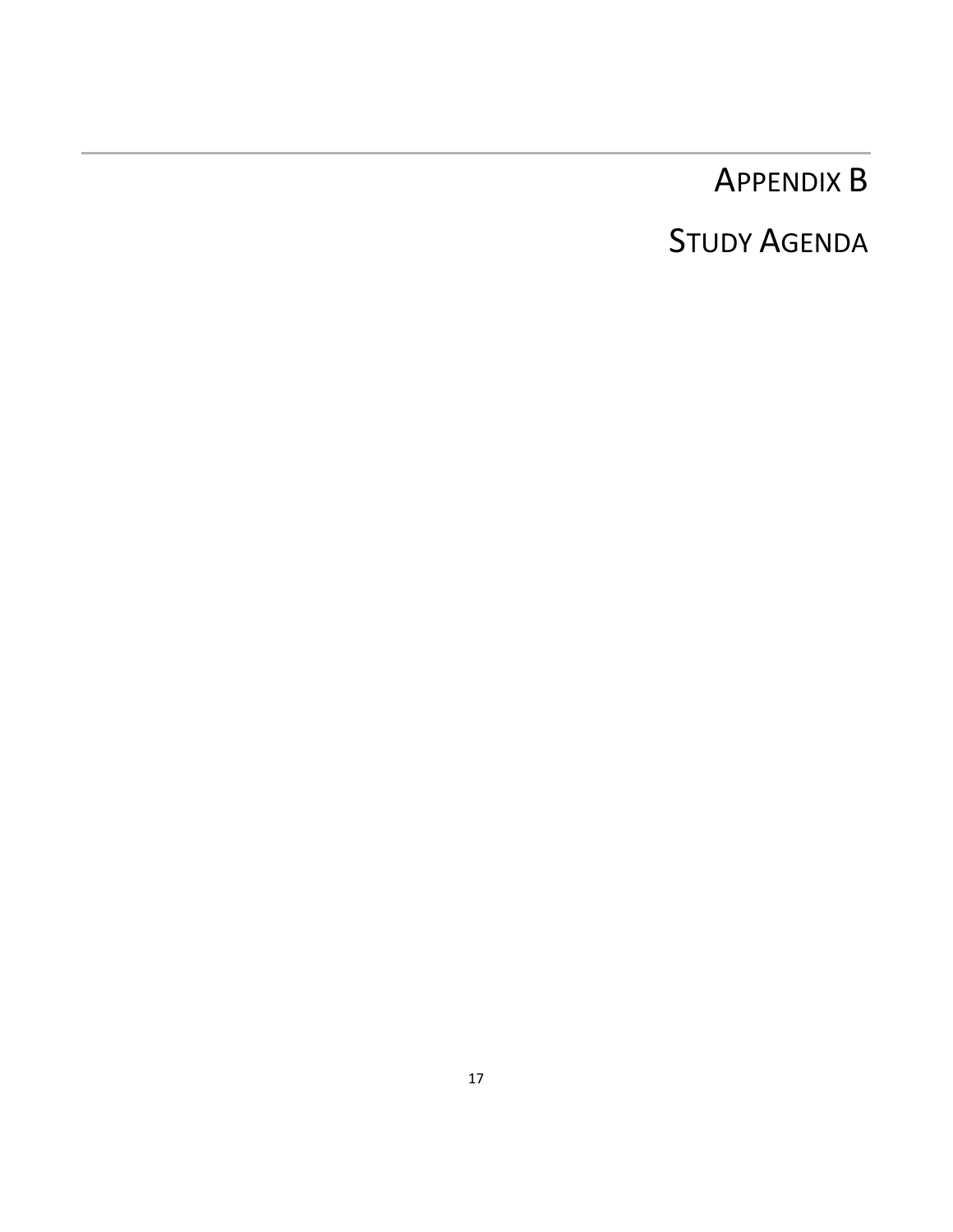# **AGENDA**

# *ETS*® **School Leader Licensure Assessment (SLLA) Standard-Setting Study**

| Day 1 |                                                           |
|-------|-----------------------------------------------------------|
|       | Welcome and Introduction                                  |
|       | Overview of Standard Setting and the SLLA                 |
|       | Review the SLLA                                           |
|       | Discuss the SLLA                                          |
|       | Define the Knowledge/Skills of a Just Qualified Candidate |
|       | Standard Setting Training for Selected-Response Items     |
|       | Round 1 Judgments for Selected-Response Items             |
|       | Collect Materials; End of Day 1                           |
| Day 2 |                                                           |
|       | Overview of Day 2                                         |
|       | Standard Setting Training for Constructed-Response Items  |
|       | Round 1 Judgments for Constructed-Response Items          |
|       | Round 1 Feedback and Round 2 Judgments                    |
|       | Feedback on Round 2 Recommended Cut Score                 |
|       | Complete Final Evaluation                                 |
|       | Collect Materials; End of Study                           |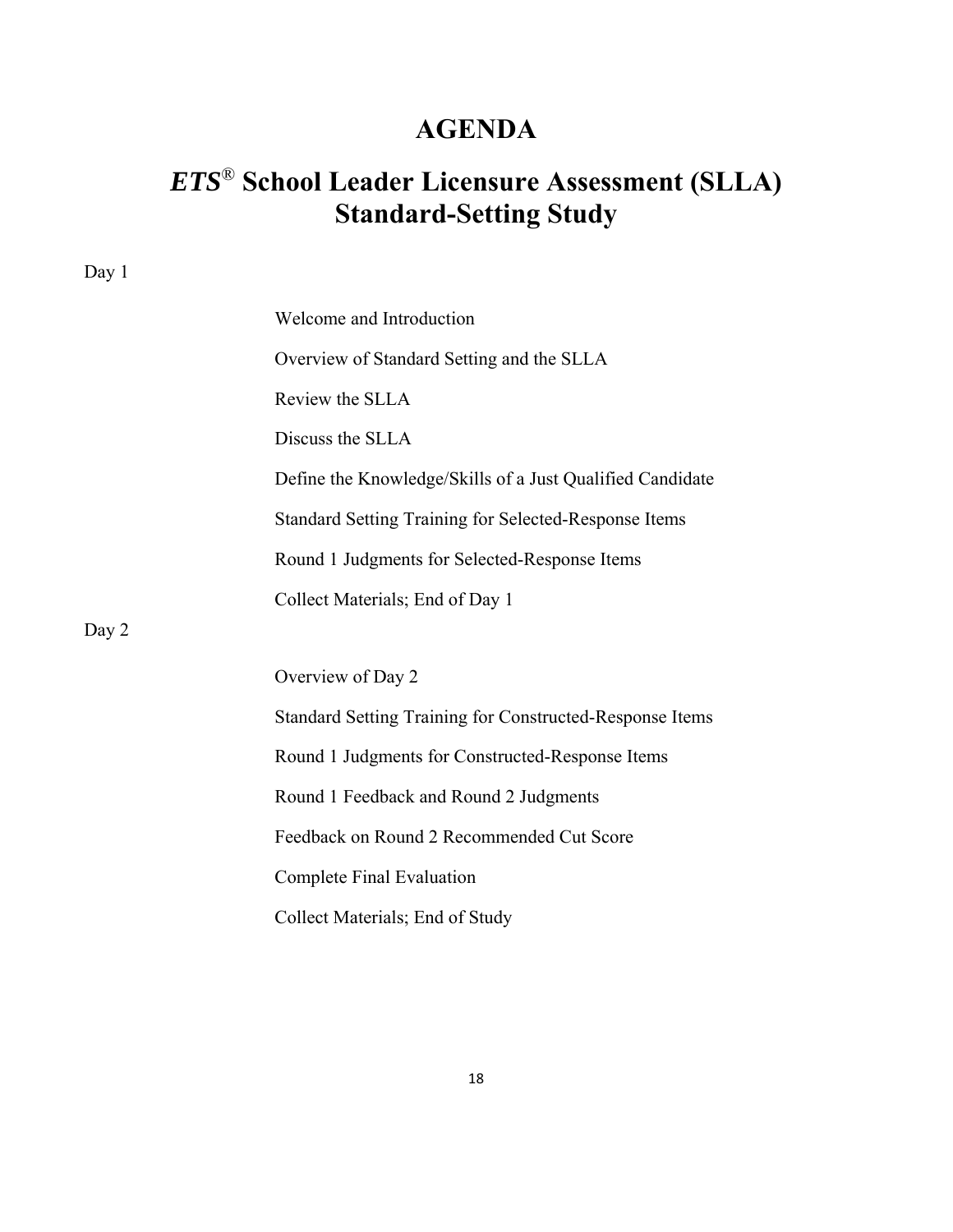# APPENDIX C

**JUST QUALIFIED CANDIDATE DESCRIPTION**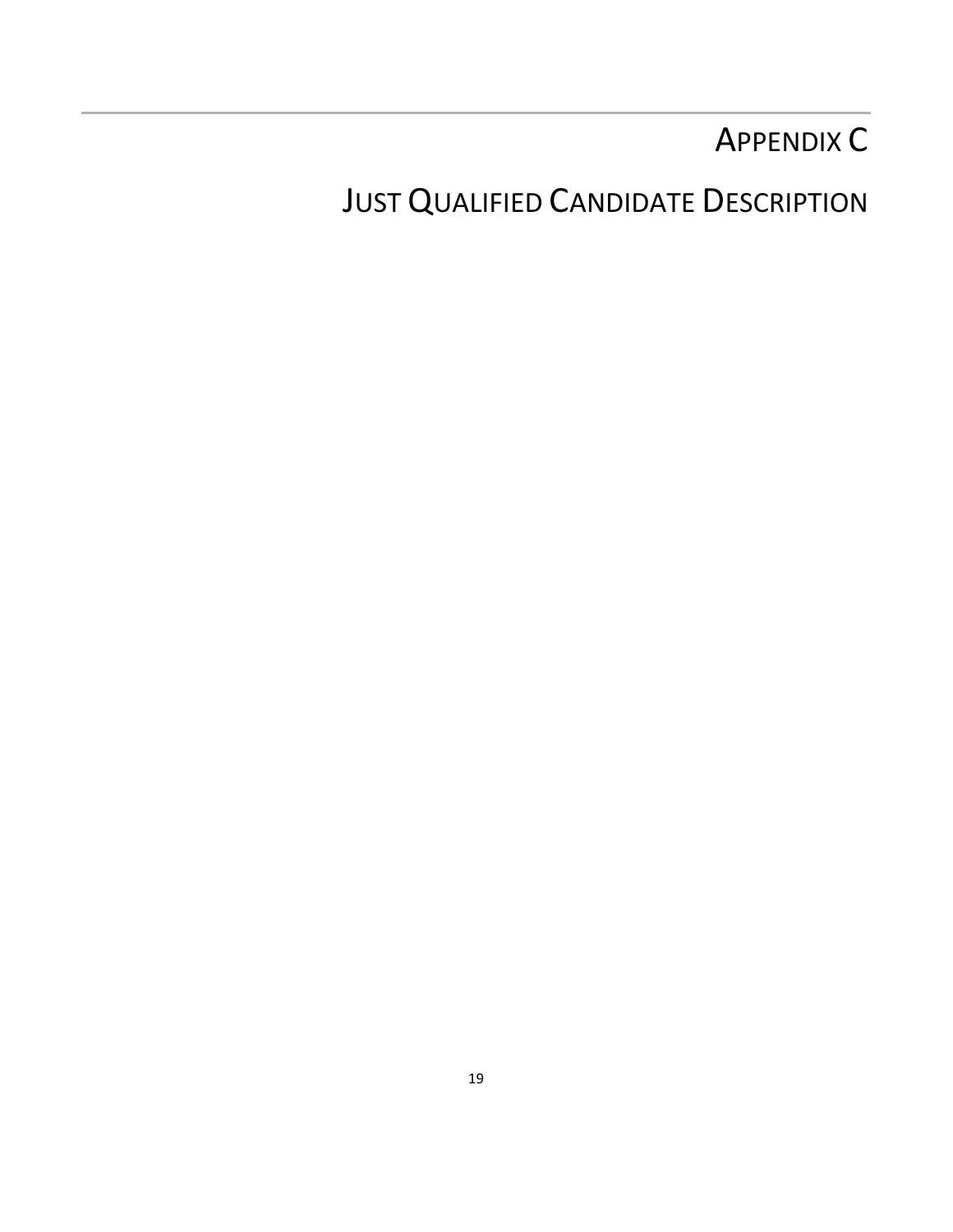### **Description of the Just Qualified Candidate10**

### **A just qualified candidate …**

- I. Strategic Leadership
	- 1. Knows multiple sources are needed for data analysis to inform continuous improvement
	- 2. Knows how local/state/federal policies impact school operations
	- 3. Understands the value of engaging stakeholders with diverse perspectives
	- 4. Knows that there is value in having and implementing a mission, a vision, goals and core values
- II. Instructional Leadership
	- 1. Familiar with how to use student/teacher data to drive differentiated professional development needs
	- 2. Is familiar with the need for alignment of curriculum and instruction, student assessments, professional development, and reporting tools with content standards
	- 3. Understands the use of valid assessments to improve instruction and student achievement

### III. Climate and Cultural Leadership

- 1. Understands the importance of fostering a supportive, collaborative, respectful working environment
- 2. Understands the need for equitable access to learning opportunities
- 3. Understands the need to implement policies and procedures in a fair, unbiased, and culturally-responsive manner
- 4. Understands the need to create and sustain a school environment to meet the academic, emotional, social, and physical needs of students
- IV. Ethical Leadership

- 1. Understands, models, and promotes integrity and ethical leadership
- 2. Knows how to maintain standards and accountability for ethical and legal behavior among faculty, staff and students

<sup>10</sup> Description of the just qualified candidate focuses on the knowledge/skills that differentiate a *just* from a *not quite* qualified candidate.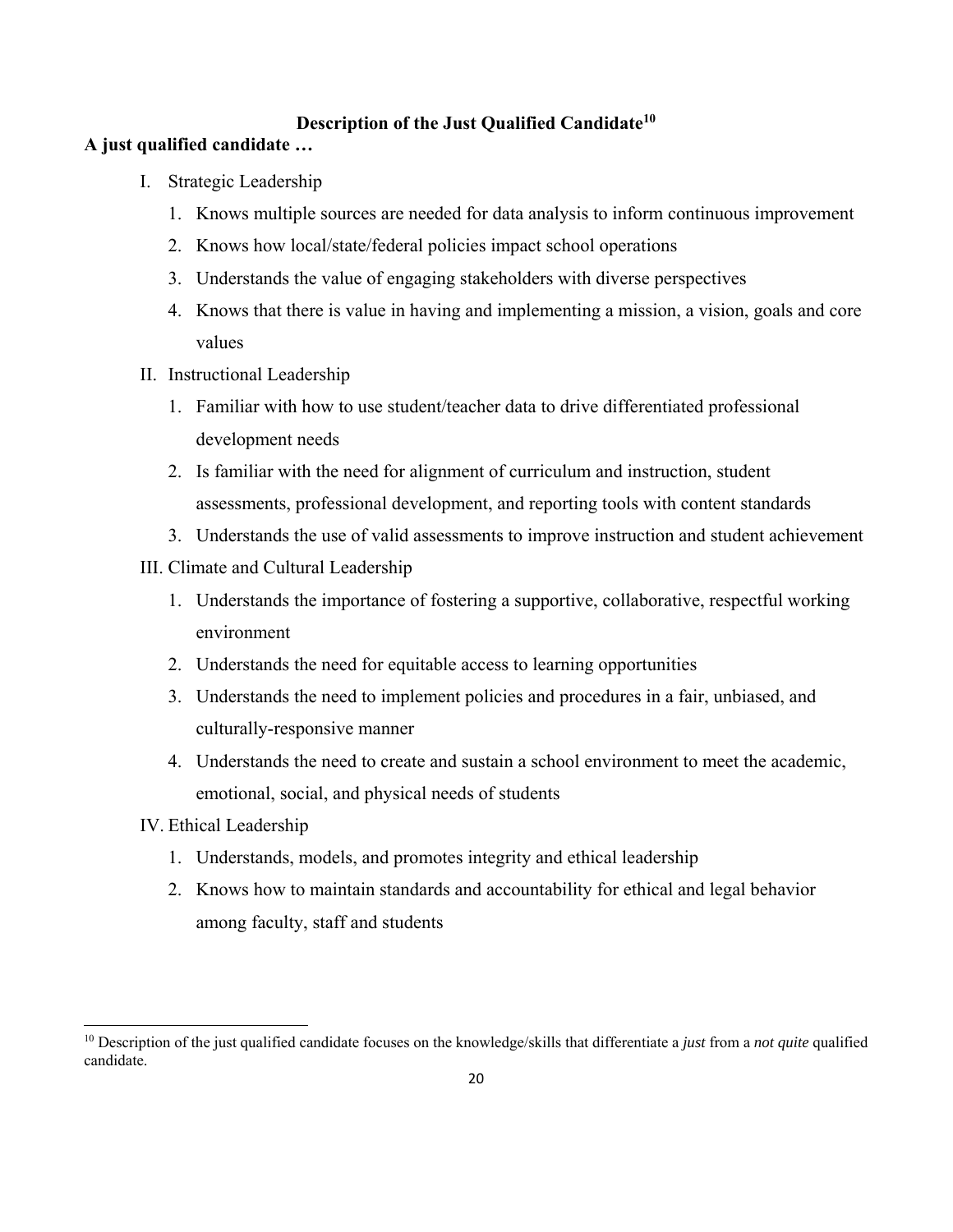### **Description of the Just Qualified Candidate11 (continued)**

### **A just qualified candidate …**

- V. Organizational Leadership
	- 1. Knows how to interpret and apply district policies to monitor and sustain the operation of the school
	- 2. Is familiar with the allocation of fiscal and personnel resources to support students' needs
	- 3. Knows how to develop and widely communicate a system of support for student welfare and safety
- VI. Community Engagement Leadership
	- 1. Understands the importance of engaging families in educational decision-making through two-way communication and collaborative partnerships
	- 2. Is familiar with the need to solicit, identify, and value diverse perspectives
	- 3. Knows the importance of developing mutually beneficial school-community relationships
	- 4. Is familiar with how to seek community resources
- VII. Analysis

1. Familiar with the need for a coherent, collaborative, and comprehensive school plan that will enable learning and success for all students

<sup>&</sup>lt;sup>11</sup> Description of the just qualified candidate focuses on the knowledge/skills that differentiate a *just* from a *not quite* qualified candidate.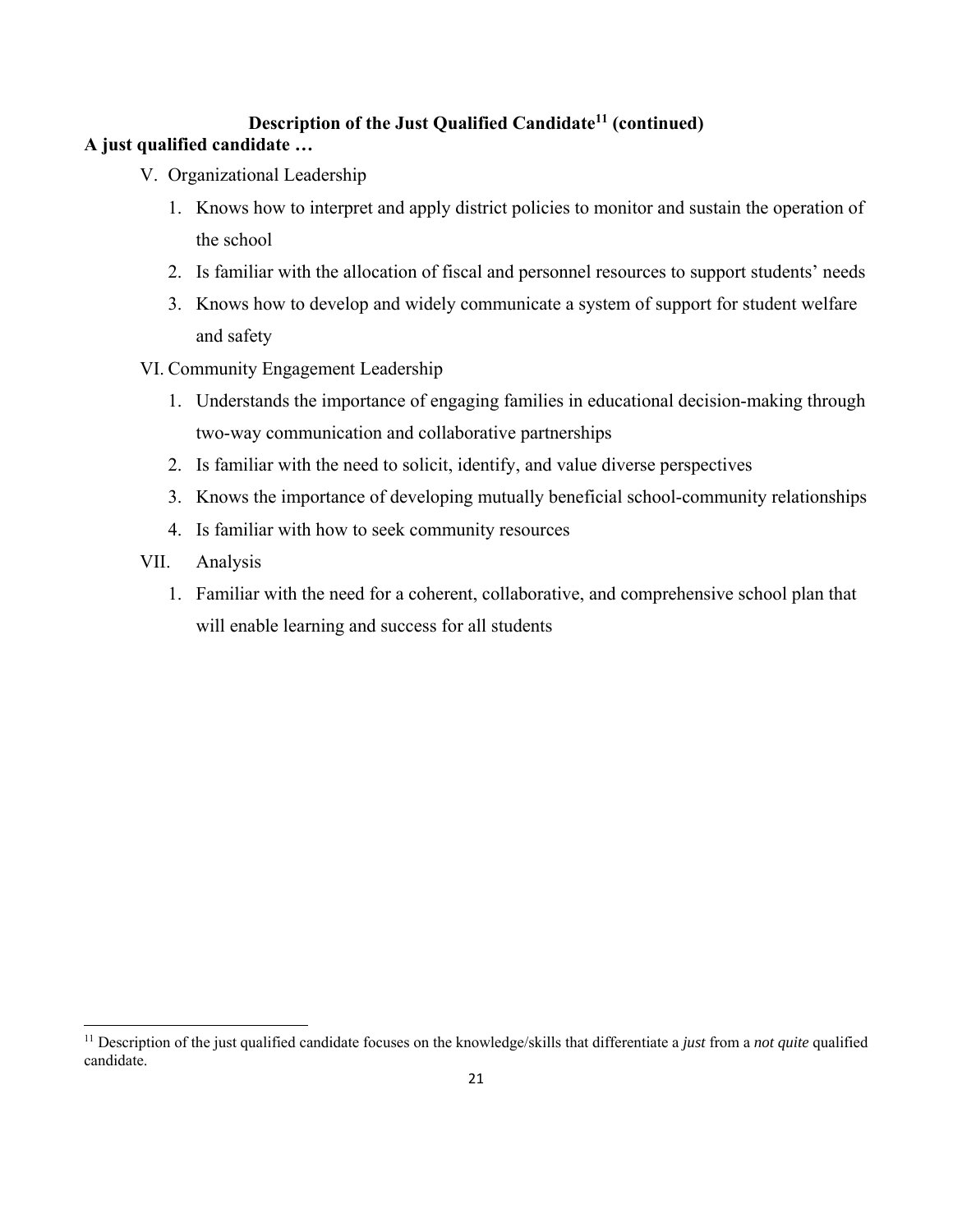# APPENDIX D

# RESULTS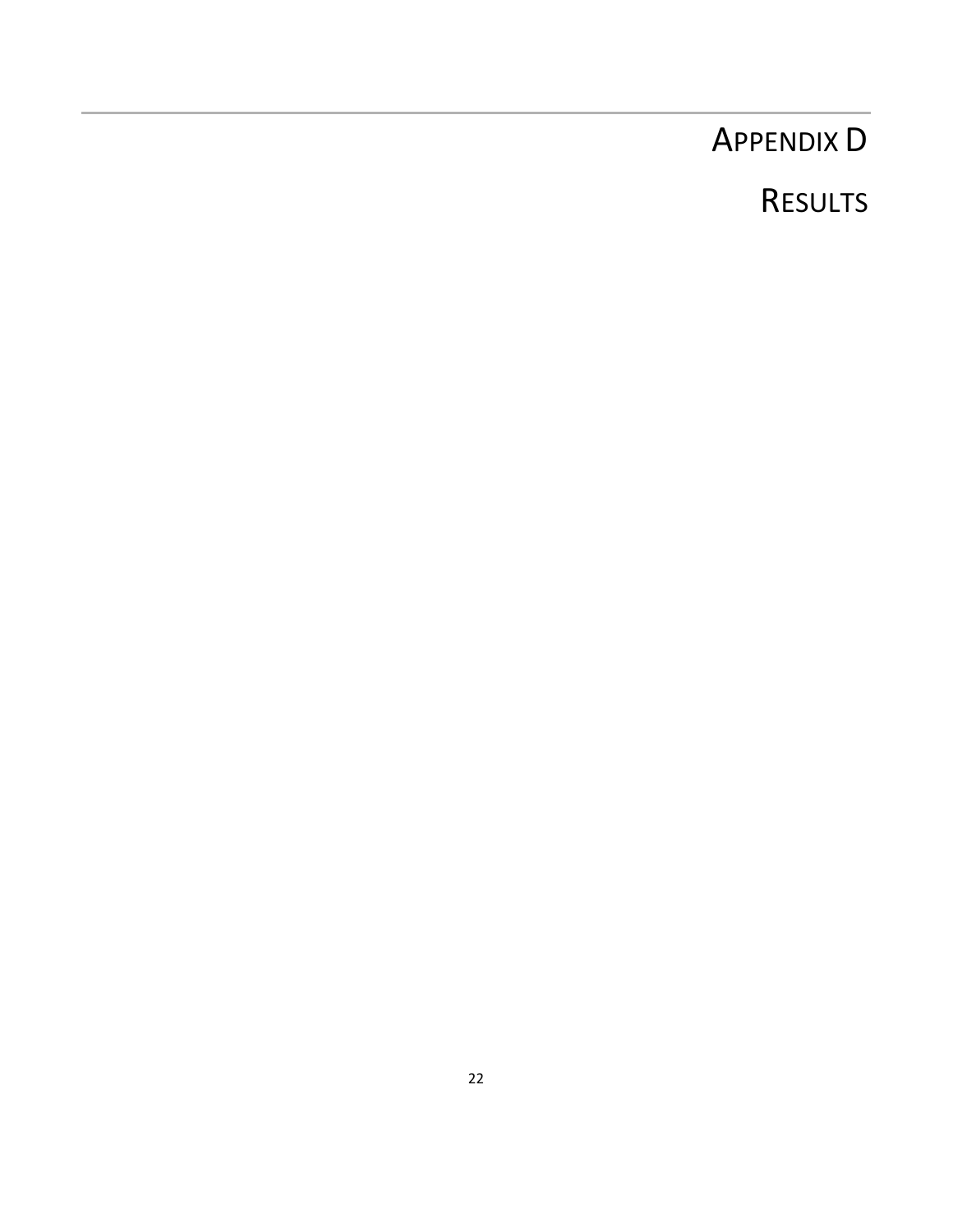|                                                                                         | Panel 1          |                | Panel 2          |                  |
|-----------------------------------------------------------------------------------------|------------------|----------------|------------------|------------------|
|                                                                                         | $\boldsymbol{N}$ | $\frac{0}{0}$  | $\boldsymbol{N}$ | $\frac{0}{0}$    |
| <b>Current position</b>                                                                 |                  |                |                  |                  |
| Principal                                                                               | 8                | 47             | 6                | 35               |
| Vice Principal                                                                          | $\boldsymbol{0}$ | $\overline{0}$ | $\overline{2}$   | 12               |
| Superintendent                                                                          | $\boldsymbol{0}$ | $\theta$       | $\overline{2}$   | 12               |
| <b>Instructional Team Leader</b>                                                        | 1                | 6              | $\boldsymbol{0}$ | $\overline{0}$   |
| <b>College Faculty</b>                                                                  | 8                | 47             | 5                | 29               |
| College Administrator                                                                   | $\overline{0}$   | $\mathbf{0}$   | $\overline{2}$   | 12               |
| Race                                                                                    |                  |                |                  |                  |
| White                                                                                   | 12               | 71             | 13               | 76               |
| <b>Black or African American</b>                                                        | $\overline{2}$   | 12             | 3                | 18               |
| Asian or Asian American                                                                 | $\mathbf{1}$     | 6              | $\boldsymbol{0}$ | $\boldsymbol{0}$ |
| American Indian or Alaskan Native                                                       | $\boldsymbol{0}$ | $\overline{0}$ | $\mathbf{1}$     | 6                |
| Other                                                                                   | $\overline{2}$   | 12             | $\theta$         | $\theta$         |
| Gender                                                                                  |                  |                |                  |                  |
| Female                                                                                  | 8                | 47             | 9                | 53               |
| Male                                                                                    | 9                | 53             | 8                | 47               |
| Are you currently certified as a school leader in your state?                           |                  |                |                  |                  |
| Yes                                                                                     | 9                | 53             | 10               | 59               |
| N <sub>o</sub>                                                                          | $\boldsymbol{0}$ | $\overline{0}$ | $\boldsymbol{0}$ | $\boldsymbol{0}$ |
| I am not a school leader                                                                | 8                | 47             | 7                | 41               |
| Including this year, how many years of experience do you have as an educational leader? |                  |                |                  |                  |
| 3 years or less                                                                         | $\boldsymbol{0}$ | $\overline{0}$ |                  | 6                |
| $4 - 7$ years                                                                           | 3                | 18             | 3                | 18               |
| 8 - 11 years                                                                            | 3                | 18             | 3                | 18               |
| 12 - 15 years                                                                           | $\overline{2}$   | 12             | $\overline{2}$   | 12               |
| 16 years or more                                                                        | $\mathbf{1}$     | 6              | 1                | 6                |
| I am not a school leader                                                                | 8                | 47             | 7                | 41               |
| If you are building level school leader, what grade levels are taught in your school?   |                  |                |                  |                  |
| Elementary                                                                              | 5                | 29             | 3                | 18               |
| Middle School                                                                           | $\overline{2}$   | 12             | $\boldsymbol{0}$ | $\overline{0}$   |
| High School                                                                             | $\overline{2}$   | 12             | 5                | 29               |
| I am not a school leader                                                                | 8                | 47             | 9                | 53               |

**Table D1**  *Panel Member Demographics (by Panel)*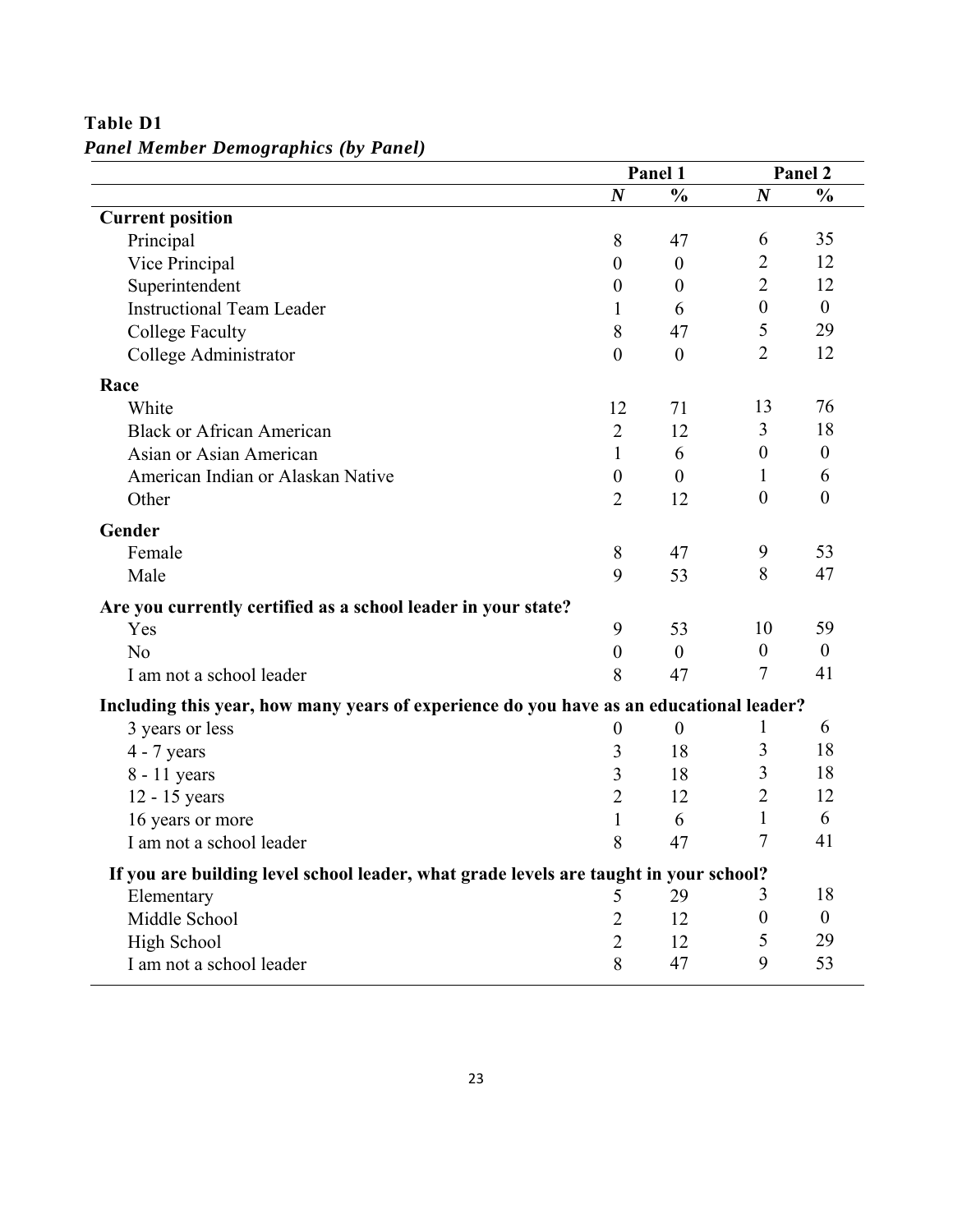**Table D1 (continued)** 

*Panel Member Demographics (by Panel)* 

|                                                                                             |                | Panel 1       |                  | Panel 2       |
|---------------------------------------------------------------------------------------------|----------------|---------------|------------------|---------------|
|                                                                                             | $\bm{N}$       | $\frac{0}{0}$ | $\boldsymbol{N}$ | $\frac{0}{0}$ |
| If you are building -level school leader, which best describes the location of your school? |                |               |                  |               |
| Urban                                                                                       |                | 6             | 3                | 18            |
| Suburban                                                                                    | 3              | 18            | 2                | 12            |
| Rural                                                                                       | 5              | 29            | 3                | 18            |
| I am not a school leader                                                                    | 8              | 47            | 9                | 53            |
| Are you currently involved in the training or preparation of school leaders?                |                |               |                  |               |
| Yes                                                                                         | 8              | 47            |                  | 41            |
| N <sub>0</sub>                                                                              | 0              | $\Omega$      | $\Omega$         | $\Omega$      |
| I am not college faculty                                                                    | 9              | 53            | 10               | 59            |
| How many years of experience (including this year) do you have preparing school leaders?    |                |               |                  |               |
| 3 years or less                                                                             |                | $\theta$      |                  | $_{0}$        |
| $4 - 7$ years                                                                               | 0              | $\Omega$      | $\theta$         | $\theta$      |
| 8 - 11 years                                                                                | 3              | 18            |                  | 6             |
| 12 - 15 years                                                                               | $\overline{2}$ | 12            |                  | 6             |
| 16 years or more                                                                            | 3              | 18            | 5                | 29            |
| Not college faculty                                                                         | 9              | 53            | 10               | 59            |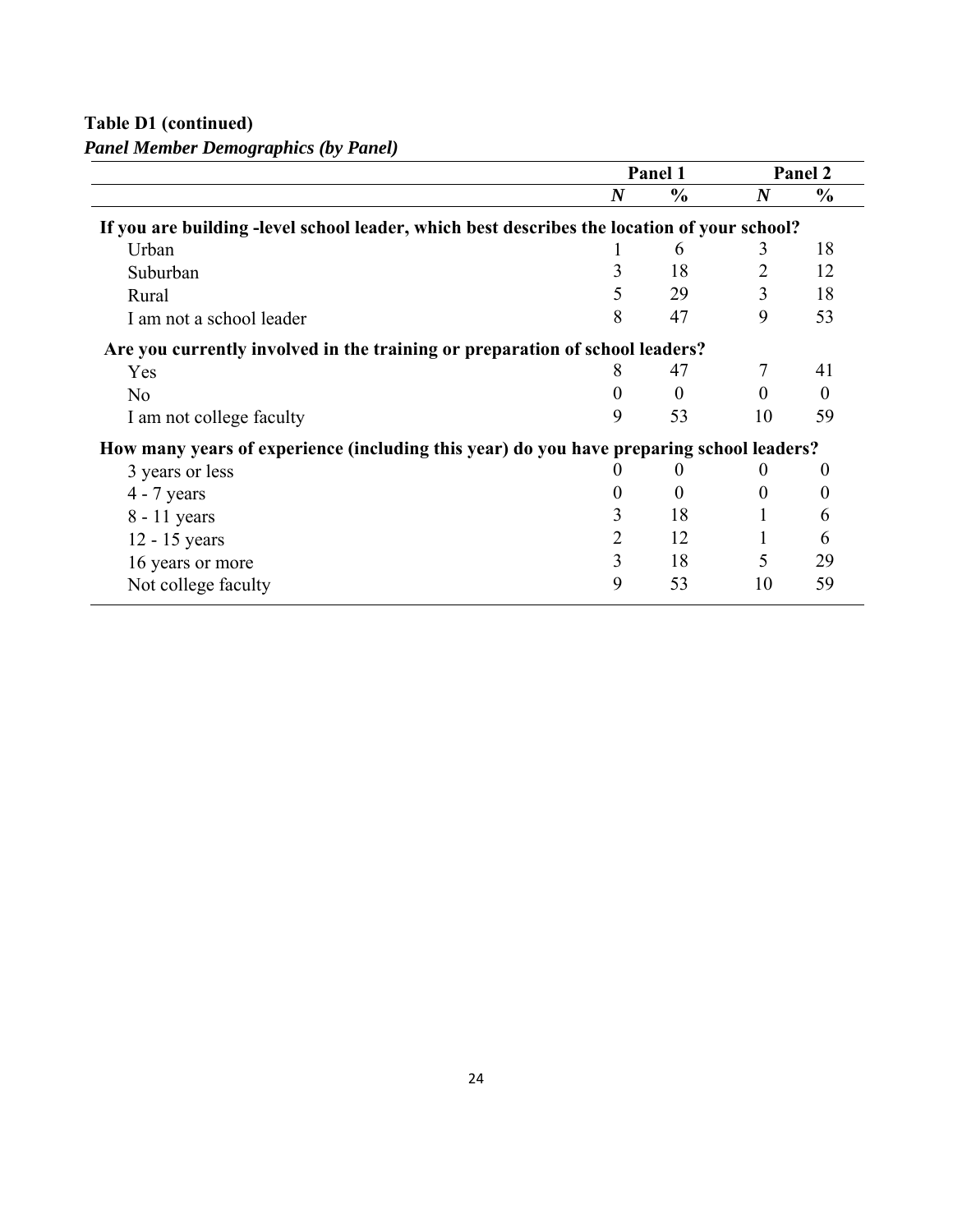|                 | Panel 1                   |       | Panel 2 |                |
|-----------------|---------------------------|-------|---------|----------------|
| <b>Panelist</b> | Round 1<br><b>Round 2</b> |       | Round 1 | <b>Round 2</b> |
| $\mathbf{1}$    | 69.51                     | 71.69 | 86.32   | 85.72          |
| $\overline{2}$  | 73.24                     | 73.24 | 72.36   | 70.87          |
| 3               | 66.27                     | 66.27 | 65.77   | 65.47          |
| $\overline{4}$  | 84.86                     | 83.46 | 72.11   | 73.39          |
| 5               | 64.63                     | 68.96 | 70.34   | 70.54          |
| 6               | 87.21                     | 84.11 | 66.13   | 74.33          |
| $\sqrt{ }$      | 80.77                     | 82.37 | 68.47   | 71.56          |
| 8               | 87.90                     | 87.80 | 92.28   | 83.79          |
| 9               | 72.53                     | 75.22 | 79.99   | 79.64          |
| 10              | 68.74                     | 70.94 | 69.74   | 70.14          |
| 11              | 68.26                     | 72.03 | 90.62   | 90.32          |
| 12              | 74.84                     | 75.23 | 67.37   | 71.73          |
| 13              | 76.73                     | 77.73 | 72.83   | 72.83          |
| 14              | 81.32                     | 79.63 | 82.91   | 83.51          |
| 15              | 85.91                     | 85.01 | 77.99   | 78.99          |
| 16              | 75.66                     | 73.56 | 75.01   | 75.11          |
| 17              | 74.54<br>74.64            |       | 83.93   | 83.83          |
| Average         | 76.06                     | 76.58 | 76.13   | 76.58          |
| Lowest          | 64.63                     | 66.27 | 65.77   | 65.47          |
| <b>Highest</b>  | 87.90                     | 87.80 | 92.28   | 90.32          |
| <b>SD</b>       | 7.49                      | 6.19  | 8.51    | 6.87           |
| <b>SEJ</b>      | 1.82                      | 1.50  | 2.06    | 1.67           |

**Table D2**  *Passing Score Summary by Round of Judgments*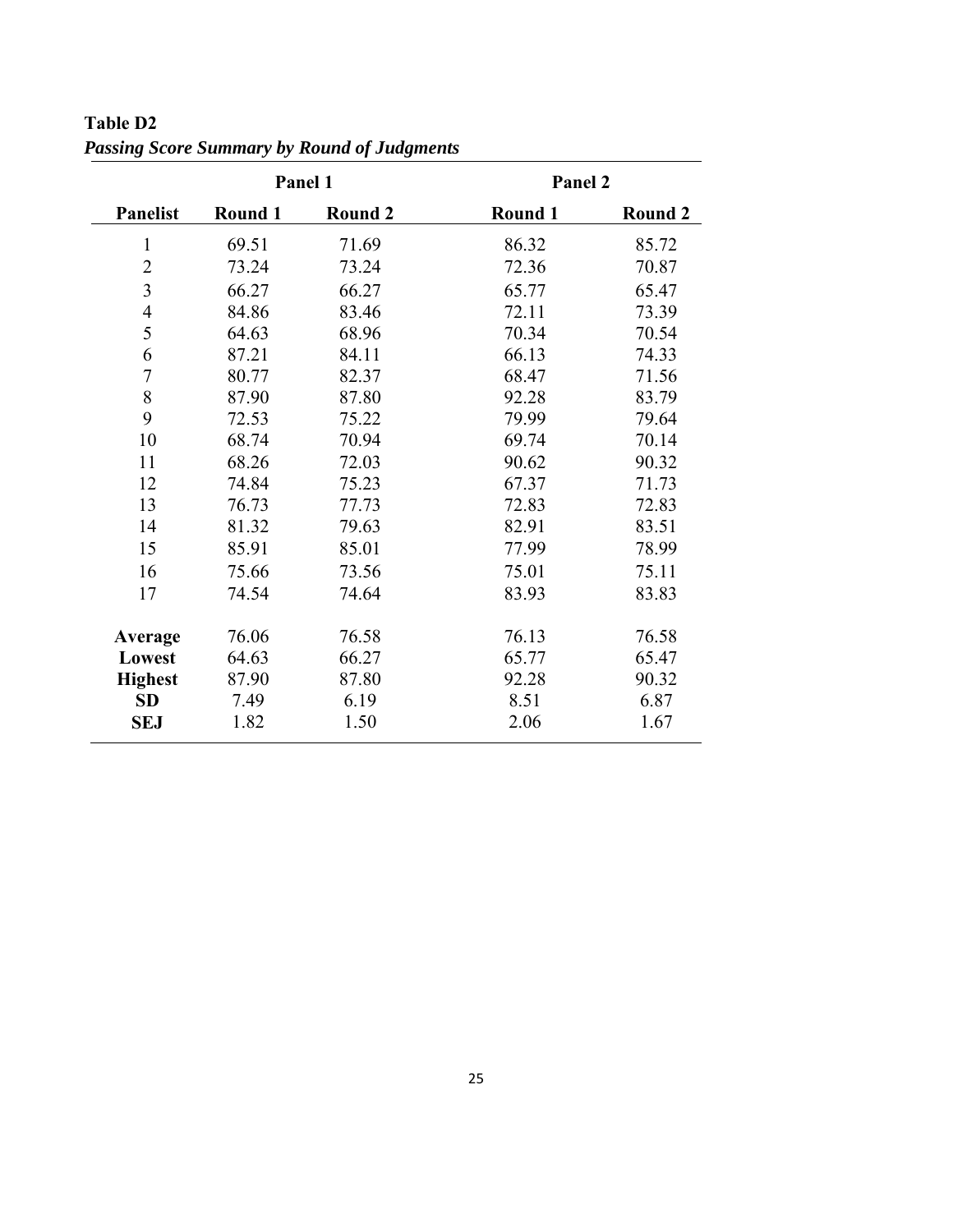### **Table D3**  *Final Evaluation: Panel 1*

|                                                                                                                               |                  | <b>Strongly</b> |                  |               |                  |                  |                  | <b>Strongly</b>  |
|-------------------------------------------------------------------------------------------------------------------------------|------------------|-----------------|------------------|---------------|------------------|------------------|------------------|------------------|
|                                                                                                                               | agree            |                 | Agree            |               | <b>Disagree</b>  |                  | disagree         |                  |
|                                                                                                                               | $\boldsymbol{N}$ | $\frac{6}{9}$   | $\boldsymbol{N}$ | $\frac{6}{9}$ | $\boldsymbol{N}$ | $\frac{6}{9}$    | $\boldsymbol{N}$ | $\frac{6}{6}$    |
| I understood the purpose of this study.                                                                                       | 16               | 94              |                  | 6             | $\theta$         | $\overline{0}$   | $\mathbf{0}$     | $\boldsymbol{0}$ |
| The instructions and explanations provided<br>by the facilitators were clear.                                                 | 13               | 76              | 4                | 24            | $\overline{0}$   | $\boldsymbol{0}$ | $\mathbf{0}$     | $\overline{0}$   |
| The training in the standard-setting method<br>was adequate to give me the information I<br>needed to complete my assignment. | 15               | 88              | 2                | 12            | $\mathbf{0}$     | $\mathbf{0}$     | $\overline{0}$   | 0                |
| The explanation of how the recommended<br>cut score is computed was clear.                                                    | 14               | 82              | 3                | 18            | $\mathbf{0}$     | $\mathbf{0}$     | $\mathbf{0}$     | 0                |
| The opportunity for feedback and<br>discussion between rounds was helpful.                                                    | 15               | 88              | $\overline{2}$   | 12            | $\theta$         | $\overline{0}$   | $\theta$         | 0                |
| The process of making the standard-setting<br>judgments was easy to follow.                                                   | 14               | 82              | 3                | 18            | $\theta$         | $\overline{0}$   | $\mathbf{0}$     | 0                |
| I understood how to use the survey<br>software.                                                                               | 14               | 82              | 3                | 18            | $\boldsymbol{0}$ | $\overline{0}$   | $\boldsymbol{0}$ | $\theta$         |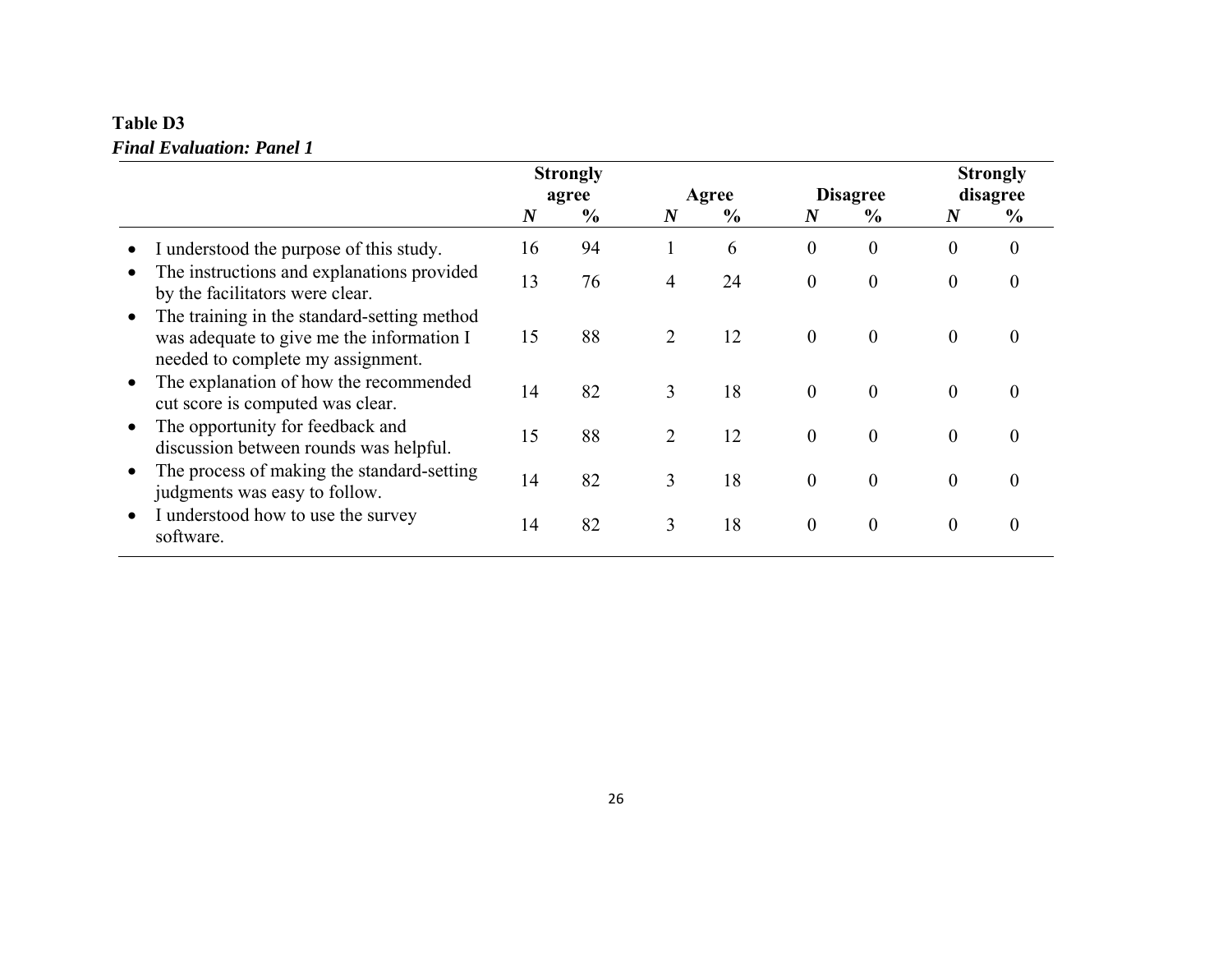# **Table D3 (continued)**

#### *Final Evaluation: Panel 1*

| How influential was each of the<br>following factors in guiding your                                                   | <b>Very</b><br>influential |                      | Somewhat<br>influential |                      | <b>Not</b><br>influential                    |                                       |                              |                  |
|------------------------------------------------------------------------------------------------------------------------|----------------------------|----------------------|-------------------------|----------------------|----------------------------------------------|---------------------------------------|------------------------------|------------------|
| standard-setting judgments?                                                                                            | $\boldsymbol{N}$           | $\frac{6}{6}$        | $\boldsymbol{N}$        | $\frac{6}{6}$        | $\boldsymbol{N}$                             | $\frac{6}{6}$                         |                              |                  |
| The description of the just qualified<br>candidate                                                                     | 12                         | 71                   | 5                       | 29                   | $\overline{0}$                               | $\theta$                              |                              |                  |
| The between-round discussions                                                                                          | 11<br>14<br>5<br>9         | 65<br>82<br>29<br>53 | 6<br>3                  | 35<br>18<br>71<br>47 | $\theta$<br>$\overline{0}$<br>$\overline{0}$ | 0<br>$\theta$<br>$\theta$<br>$\Omega$ |                              |                  |
| The knowledge/skills required to<br>$\bullet$<br>answer each test question<br>The cut scores of other panel<br>members |                            |                      |                         |                      |                                              |                                       |                              |                  |
|                                                                                                                        |                            |                      | 12                      |                      |                                              |                                       |                              |                  |
| My own professional experience                                                                                         |                            |                      | 8                       |                      | $\overline{0}$                               |                                       |                              |                  |
|                                                                                                                        | <b>Very</b><br>comfortable |                      | Somewhat<br>comfortable |                      | Somewhat<br>uncomfortable                    |                                       | <b>Very</b><br>uncomfortable |                  |
|                                                                                                                        | $\boldsymbol{N}$           | $\frac{0}{0}$        | $\boldsymbol{N}$        | $\frac{0}{0}$        | $\boldsymbol{N}$                             | $\frac{0}{0}$                         | $\boldsymbol{N}$             | $\frac{0}{0}$    |
| Overall, how comfortable are you<br>with the panel's recommended cut<br>score?                                         | 13                         | 76                   | 3                       | 18                   | $\mathbf{1}$                                 | 6                                     | $\mathbf{0}$                 | $\boldsymbol{0}$ |
|                                                                                                                        | <b>Too low</b>             |                      | About right             |                      | <b>Too high</b>                              |                                       |                              |                  |
|                                                                                                                        | $\boldsymbol{N}$           | $\frac{6}{6}$        | $\boldsymbol{N}$        | $\frac{6}{6}$        | $\boldsymbol{N}$                             | $\frac{6}{6}$                         |                              |                  |
| Overall, the recommended cut score<br>is:                                                                              | $\overline{2}$             | 12                   | 15                      | 88                   | $\overline{0}$                               | $\boldsymbol{0}$                      |                              |                  |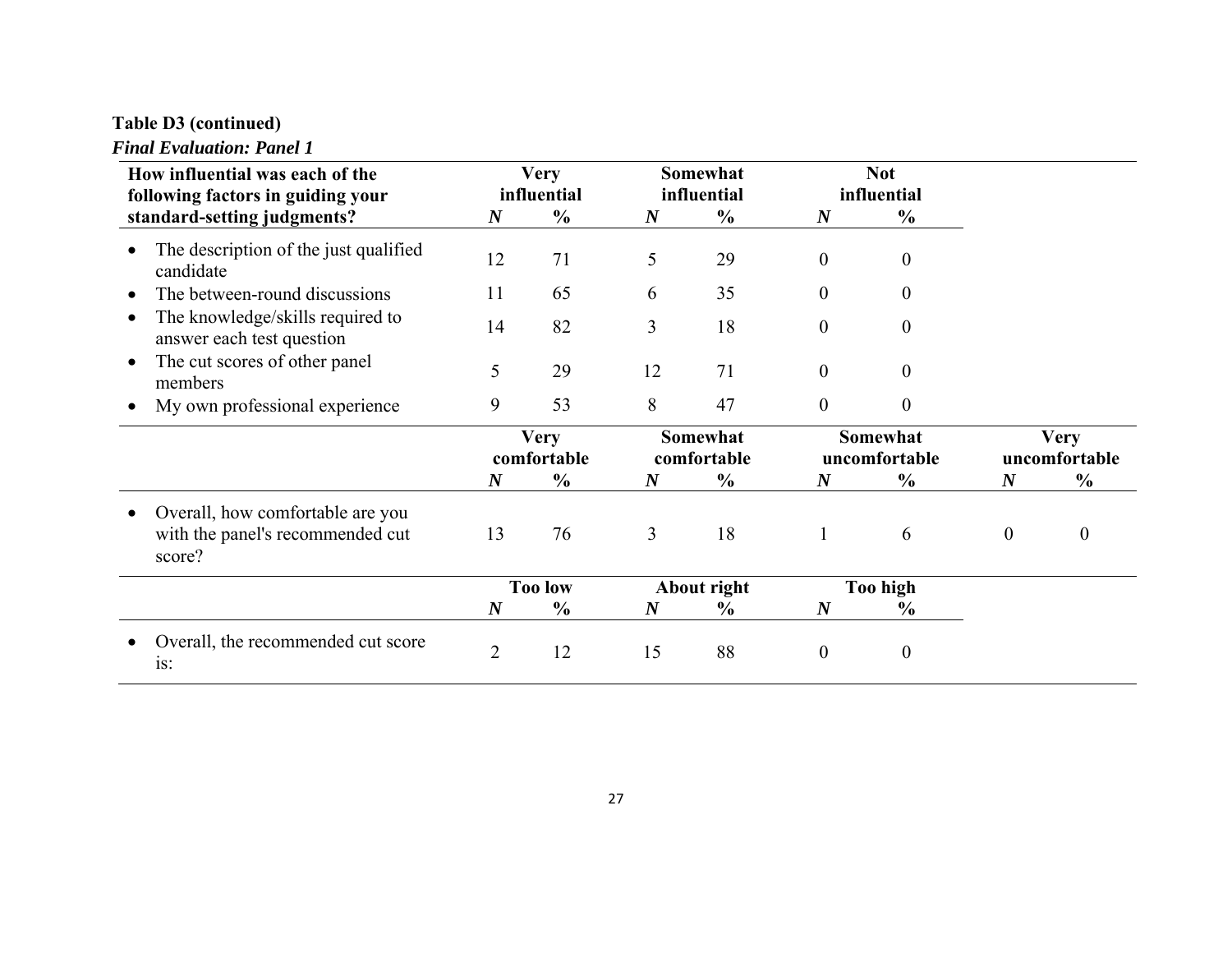### **Table D4**  *Final Evaluation: Panel 2*

|                                                                                                                               |                  | <b>Strongly</b> |                  |               |                  |                  |                  | <b>Strongly</b>  |
|-------------------------------------------------------------------------------------------------------------------------------|------------------|-----------------|------------------|---------------|------------------|------------------|------------------|------------------|
|                                                                                                                               | agree            |                 | Agree            |               | <b>Disagree</b>  |                  | disagree         |                  |
|                                                                                                                               | $\boldsymbol{N}$ | $\frac{6}{6}$   | $\boldsymbol{N}$ | $\frac{6}{9}$ | $\boldsymbol{N}$ | $\frac{6}{9}$    | $\boldsymbol{N}$ | $\frac{6}{6}$    |
| I understood the purpose of this study.                                                                                       | 17               | 100             | 0                | $\theta$      | $\mathbf{0}$     | $\overline{0}$   | $\mathbf{0}$     | $\boldsymbol{0}$ |
| The instructions and explanations provided<br>by the facilitators were clear.                                                 | 14               | 82              | 3                | 18            | $\mathbf{0}$     | $\overline{0}$   | $\overline{0}$   | 0                |
| The training in the standard-setting method<br>was adequate to give me the information I<br>needed to complete my assignment. | 14               | 82              | 3                | 18            | $\overline{0}$   | $\overline{0}$   | $\mathbf{0}$     | 0                |
| The explanation of how the recommended<br>cut score is computed was clear.                                                    | 12               | 71              | 5                | 29            | $\mathbf{0}$     | $\overline{0}$   | $\mathbf{0}$     | $\theta$         |
| The opportunity for feedback and<br>discussion between rounds was helpful.                                                    | 15               | 88              | 2                | 12            | $\overline{0}$   | $\boldsymbol{0}$ | $\mathbf{0}$     | 0                |
| The process of making the standard-setting<br>judgments was easy to follow.                                                   | 13               | 76              | 4                | 24            | $\boldsymbol{0}$ | $\boldsymbol{0}$ | $\mathbf{0}$     | 0                |
| I understood how to use the survey<br>software.                                                                               | 16               | 94              | $\mathbf{1}$     | 6             | $\overline{0}$   | $\overline{0}$   | $\boldsymbol{0}$ | 0                |